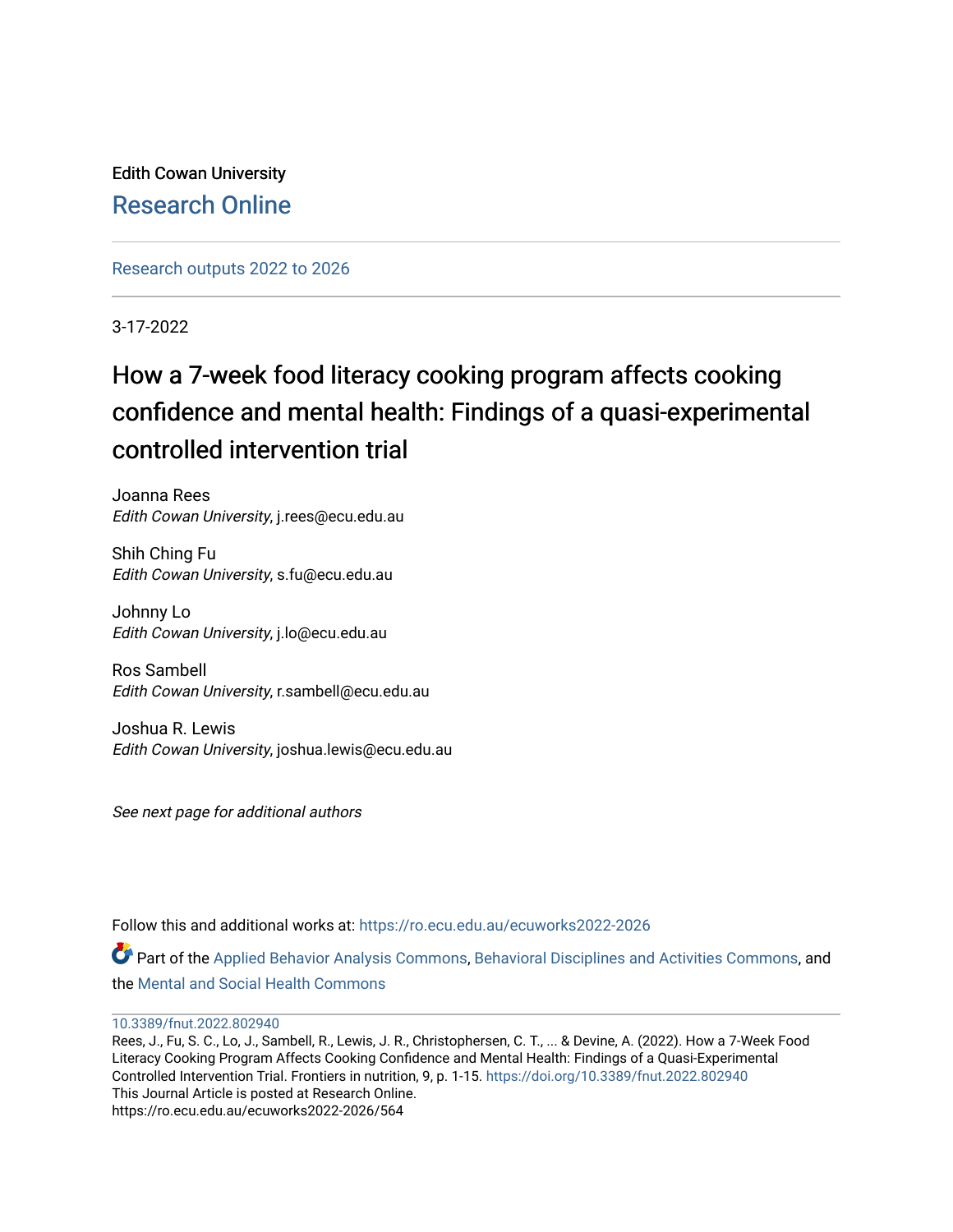### Authors

Joanna Rees, Shih Ching Fu, Johnny Lo, Ros Sambell, Joshua R. Lewis, Claus T. Christophersen, Matthew F. Byrne, Robert U. Newton, Siobhan Boyle, and Amanda Devine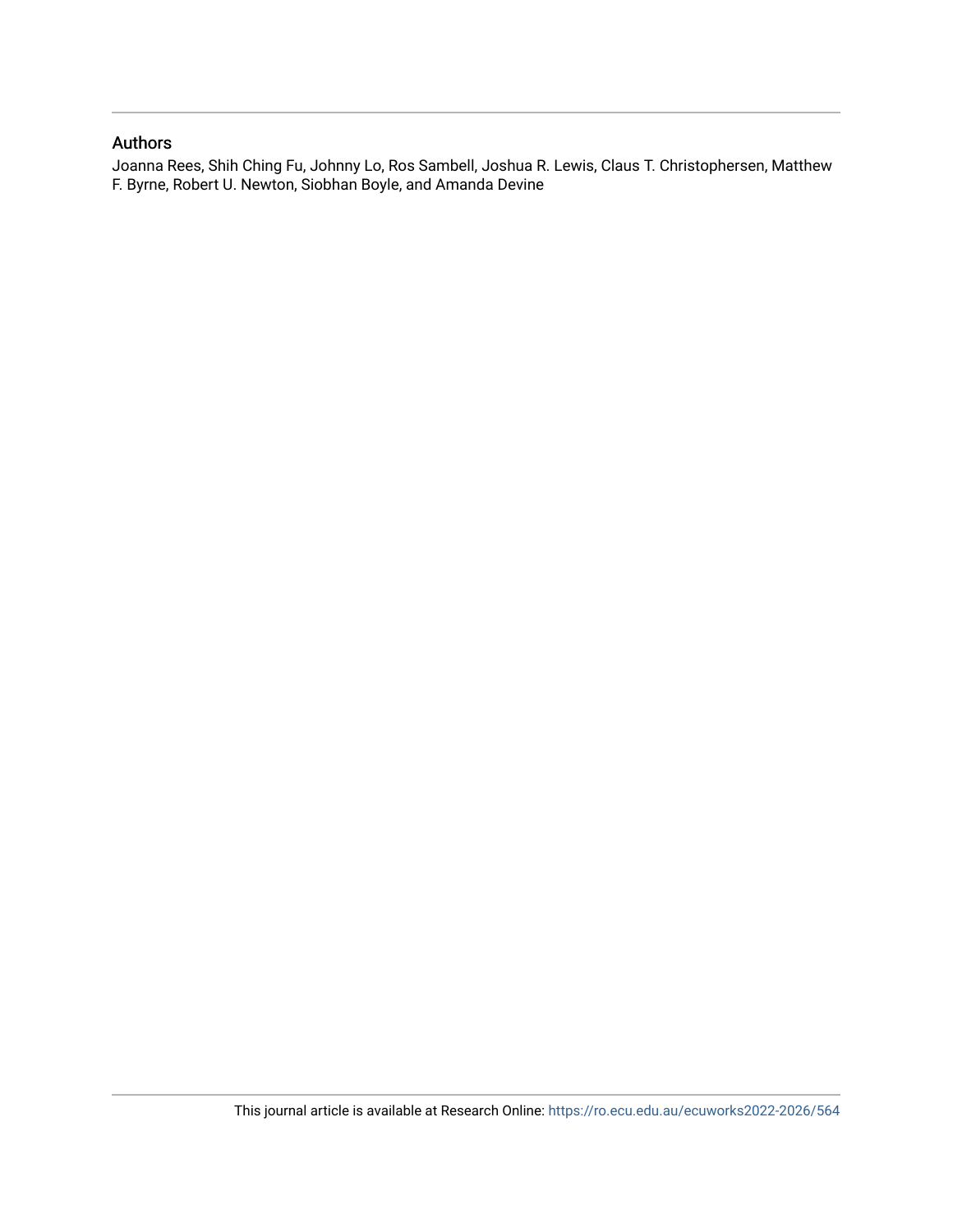



# How a 7-Week Food Literacy [Cooking Program Affects Cooking](https://www.frontiersin.org/articles/10.3389/fnut.2022.802940/full) Confidence and Mental Health: Findings of a Quasi-Experimental Controlled Intervention Trial

Joanna Rees $^{1,2\star}$ , Shih Ching Fu $^{2,3,4}$ , Johnny Lo $^3$ , Ros Sambell $^{1,2}$ , Joshua R. Lewis $^{1,2,5,6}$ , Claus T. Christophersen<sup>2,7,8</sup>, Matthew F. Byrne<sup>9</sup>, Robert U. Newton<sup>10,11</sup>, Siobhan Boyle<sup>12</sup> and Amanda Devine<sup> $1,2$ </sup>

<sup>1</sup> School of Medical and Health Sciences, Institute for Nutrition Research, Edith Cowan University, Joondalup, WA, Australia, <sup>2</sup> School of Medical and Health Sciences, Edith Cowan University, Joondalup, WA, Australia, <sup>3</sup> School of Science, Edith Cowan University, Joondalup, WA, Australia, <sup>4</sup> School of Electrical Engineering, Computing and Mathematical Sciences, Curtin University, Perth, WA, Australia, <sup>5</sup> Medical School, University of Western Australia, Perth, WA, Australia, <sup>6</sup> School of Public Health, University of Sydney, Sydney, NSW, Australia, <sup>7</sup> Western Australian Human Microbiome Collaboration Centre, School of Molecular and Life Sciences, Curtin University, Perth, WA, Australia, <sup>8</sup> Centre for Integrative Metabolomics and Computational Biology, Edith Cowan University, Perth, WA, Australia, <sup>9</sup> School of Education, Edith Cowan University, Joondalup, WA, Australia, <sup>10</sup> School of Medical and Health Sciences, Exercise Medicine Research Institute, Edith Cowan University, Joondalup, WA, Australia, <sup>11</sup> School of Human Movement and Nutrition Sciences, University of Queensland, Brisbane, QLD, Australia, <sup>12</sup> The Good Foundation, Melbourne, VIC, Australia

Obesity and mental health disorders are rising simultaneously with shifting dietary behavior away from home cooking, toward typically nutrition-poor and energy-dense convenience meals. Food literacy strongly influences nutrition choices. Community-based cooking interventions target barriers to healthy eating and facilitate development of food literacy skills, thereby potentially increasing preparation of homecooked meals and positively influencing health. This study of 657 healthy Australian adults explored the efficacy of a 7-week cooking program in improving cooking confidence, whether this transferred to behavior surrounding food, and/or affected mental health. Significant post-program improvements in cooking confidence and satisfaction (all  $p < 0.001$ ,  $\eta_p^2$  1.12 large), ability to change eating habits ( $p < 0.001$ ) and overcome lifestyle barriers ( $p = 0.005$ ) were observed for the intervention group but not control. Participation also improved mental and general health (all  $p < 0.05$ ,  $\eta_{\rm p}^2$  0.02 small). No changes were observed for acquisition and consumption of food, or nutrition knowledge in either group. This 7-week cooking program built cooking confidence and improved general and mental health but did not change dietary behavior. To further improve nutrition related behaviors associated with better mental health, more effort is needed to recruit those with below-average nutrition knowledge and interest in cooking.

Keywords: 7-week cooking program, food literacy learning, self-esteem (SE), mental health related quality of life, cooking confidence, dietary intake and consumption pattern

#### **OPEN ACCESS**

#### Edited by:

Susan Hall, Griffith University, Australia

#### Reviewed by:

Jeanette Mary Andrade, University of Florida, United States Joya Chandra, University of Texas MD Anderson Cancer Center, United States Sercan Karav, Çanakkale Onsekiz Mart University, Turkey

> \*Correspondence: Joanna Rees [j.rees@ecu.edu.au](mailto:j.rees@ecu.edu.au)

#### Specialty section:

This article was submitted to Nutrition Methodology, a section of the journal Frontiers in Nutrition

Received: 01 December 2021 Accepted: 14 February 2022 Published: 17 March 2022

#### Citation:

Rees J, Fu SC, Lo J, Sambell R, Lewis JR, Christophersen CT, Byrne MF, Newton RU, Boyle S and Devine A (2022) How a 7-Week Food Literacy Cooking Program Affects Cooking Confidence and Mental Health: Findings of a Quasi-Experimental Controlled Intervention Trial. Front. Nutr. 9:802940. doi: [10.3389/fnut.2022.802940](https://doi.org/10.3389/fnut.2022.802940)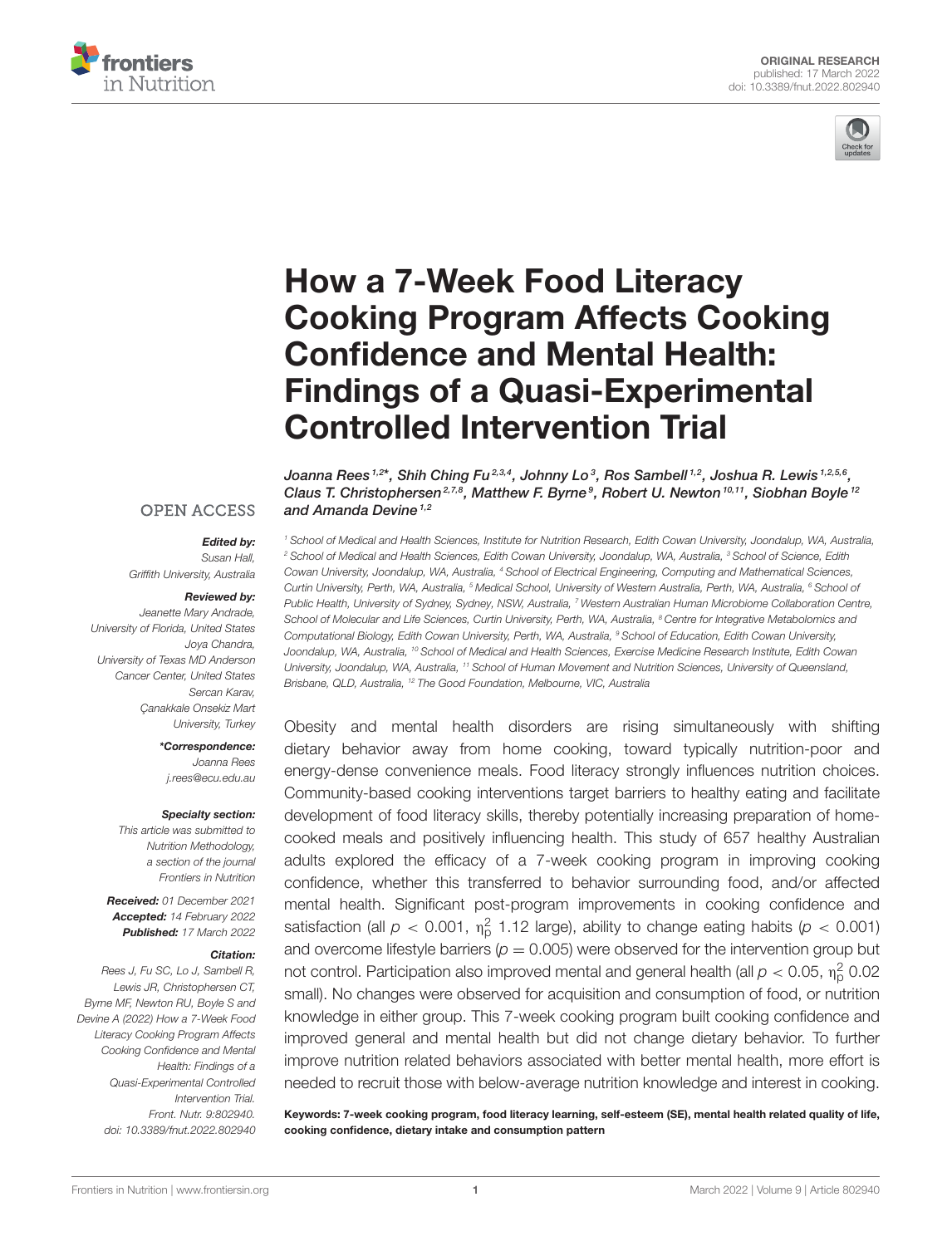## **BACKGROUND**

Over the past few decades Australia has experienced fundamental changes to the behaviors associated with food acquisition, preparation and consumption [\(1,](#page-13-0) [2\)](#page-13-1). Numerous studies have demonstrated that the changes to the built and food environment have impacted physical activity, healthful eating and obesity [\(3\)](#page-13-2). For the majority of the population the living environment features significant barriers to a healthy lifestyle [\(2,](#page-13-1) [4–](#page-13-3)[6\)](#page-13-4). These include the community, consumer, worksite/school and home food environments that discourage healthy dietary patterns, typically stocking a greater proportion of energy dense, nutrient poor foods [\(7\)](#page-13-5). This has led to the loss of skills needed for simple, healthy home cooking [\(3,](#page-13-2) [8–](#page-13-6)[10\)](#page-13-7). Increasing pressures of busy work-life schedules have created a demand for convenience and fast foods and a parallel decline in the consumption of fresh, home-cooked, healthy meals [\(10–](#page-13-7)[13\)](#page-13-8). In response, there has been substantial growth within the food industry of ready-made meals, often energy-dense, nutrient-poor, with high levels of salt, saturated fat and sugar [\(6,](#page-13-4) [11,](#page-13-9) [14,](#page-14-0) [15\)](#page-14-1). These are typical foods that comprise a "Western Diet" [\(14,](#page-14-0) [16–](#page-14-2)[18\)](#page-14-3), which has been associated with declining physical [\(4,](#page-13-3) [19\)](#page-14-4) and mental health [\(17,](#page-14-5) [19](#page-14-4)[–24\)](#page-14-6) at a population level, both globally and in Australia [\(16,](#page-14-2) [25\)](#page-14-7).

Data from the (Australian) National Health Survey (NHS) 2017–18, reflect the "obesogenic" food environment as the number of Australian adults who were overweight or obese had risen by 3.6% over 3 years to 67.0% (12.5 million people) [\(26\)](#page-14-8). Statistics suggest that the population is not adhering to the Australian Dietary Guidelines [\(27\)](#page-14-9). In 2017–18, only 1 in 20 Australian adults  $(18 + yrs)$  met the guidelines for recommended daily serves of fruit and vegetables and discretionary food intake contributed to around one third of total energy intake [\(26\)](#page-14-8) at the expense of more nutritious foods from the 5 food groups [\(2,](#page-13-1) [16\)](#page-14-2). These trends have remained fairly consistent over time [\(25\)](#page-14-7). The increasing uptake of highly processed Western diet patterns over fresh, home-cooked meals with high dietary fiber and nutrients, have been associated with higher rates of both metabolic disease and mental health disorders [\(20,](#page-14-10) [22,](#page-14-11) [28–](#page-14-12)[33\)](#page-14-13). This is of significance when NHS figures state that 1 in 5 adults had a mental health or behavioral condition during the 12 months prior to the survey [\(25\)](#page-14-7). The Australian National Mental Health Commission propose considerable potential economic and social benefits could be gained from investment in promotion, prevention and early intervention for mental health reform [\(34\)](#page-14-14). The economic cost of overweight and obesity is estimated at \$11.8 billion, of which \$5.4 billion is due to direct health costs such as disability and hospitalization [\(35\)](#page-14-15).

Maintenance of a healthy diet, such as adherence to national dietary guidelines is central to lowering rates of overweight and obesity [\(36\)](#page-14-16) and to reducing the risks of developing mental health disorders [\(21,](#page-14-17) [37,](#page-14-18) [38\)](#page-14-19), cardiovascular disease [\(39–](#page-14-20)[41\)](#page-14-21), cancer [\(42\)](#page-14-22) and other chronic diseases that are detrimental to health and wellbeing [\(32,](#page-14-23) [43\)](#page-14-24). Food literacy underpins nutrition choices and is described as four domains of inter-related knowledge, skills and behaviors (plan and manage; select; prepare; and eat), which scaffold the ability of individuals and communities to maintain consistent diet quality and determine intakes [\(44\)](#page-14-25). Higher selfperceived food literacy has been linked to better nutrition quality and is recognized as an important determinant of healthy eating [\(45\)](#page-14-26). In addition, a 2018 survey conducted by Dietitians of Canada in a primary care setting, highlighted the potential for food literacy nutrition education for improving mental health in their patients [\(46\)](#page-14-27). Various methods for measuring food literacy with respect to dietary intake have been proposed [\(45,](#page-14-26) [47\)](#page-14-28), but discrepancies exist due to a lack of validated tools and consistency between studies [\(45,](#page-14-26) [48,](#page-14-29) [49\)](#page-14-30). Factors such as age, gender, socioeconomic and cultural differences also need to be considered. More recently the context of cooking confidence has been separated into cooking skills confidence and food skills confidence [\(50\)](#page-14-31).

In Australia, as elsewhere around the world, the investment in policy development to tackle the obesity epidemic and create a healthier food environment is gaining momentum [\(31,](#page-14-32) [35,](#page-14-15) [51\)](#page-14-33). Promotion of positive nutrition messages to increase knowledge, change beliefs, motivation, skills and behaviors toward healthier dietary patterns and beneficial health outcomes are a priority [\(51](#page-14-33)[–53\)](#page-15-0). It has been reported that those with higher confidence in cooking are more likely to have healthier food behaviors, include more vegetables and have a body mass index (BMI) that is classified as being in the healthy weight category [\(14,](#page-14-0) [54,](#page-15-1) [55\)](#page-15-2). Whereas, lower cooking confidence presents barriers to healthy eating such as the imposing influence of time constraints and greater tendency to use convenience foods [\(56,](#page-15-3) [57\)](#page-15-4).

Community-based cooking programs create a knowledge translation and exchange platform that can provide a motivating and socially connected setting in which to build and benchmark knowledge, skills and best practice on achievable ways to have a healthier diet [\(48,](#page-14-29) [51,](#page-14-33) [55\)](#page-15-2). A review of 22 Australian cooking skills interventions conducted over the past 20 years found that although most reported improved cooking confidence, evidence that participation improved dietary behavior was less conclusive [\(53\)](#page-15-0). In spite of this, lower food literacy has been associated with lower self-rated cooking skills, negative attitudes surrounding the cost of healthy foods, lower fruit and vegetable intake and higher discretionary food consumption [\(58\)](#page-15-5).

Apart from the convenience factor, two additional barriers to healthy eating are a lack of "knowing how to cook" [\(8\)](#page-13-6) and the self-perception of increased cost and availability of fresh produce [\(58\)](#page-15-5). Lack of cooking skills typically accompany limited cooking confidence and lower levels of satisfaction and cooking enjoyment [\(53,](#page-15-0) [59](#page-15-6)[–61\)](#page-15-7). Whereas, higher cooking confidence has been linked with greater enjoyment of the food and eating experience [\(8\)](#page-13-6). This translates into food acquisition behaviors such as prioritizing healthier fresh foods over convenient, preprocessed alternatives in the weekly grocery shop [\(8,](#page-13-6) [61,](#page-15-7) [62\)](#page-15-8). The perception that healthy foods are expensive and/or less readily available, presents an additional barrier to healthy eating

**Abbreviations:** SF-12 MCS, SF-12 health survey mental component summary score; WEMWBS, warwick edinburgh mental wellbeing scale; SVS, Subjective vitality scale; NHS, national health survey; JMOF, jamie's ministry of food; WA, western Australia; TGF, the good foundation; ECU, edith cowan university; ECU SRC, ECU survey research Centre; HREC, human research ethics committee; RGSE, rosenburg global self esteem scale; GLM, general linear modeling; T1, T2, T3, timepoints 1, 2 and 3.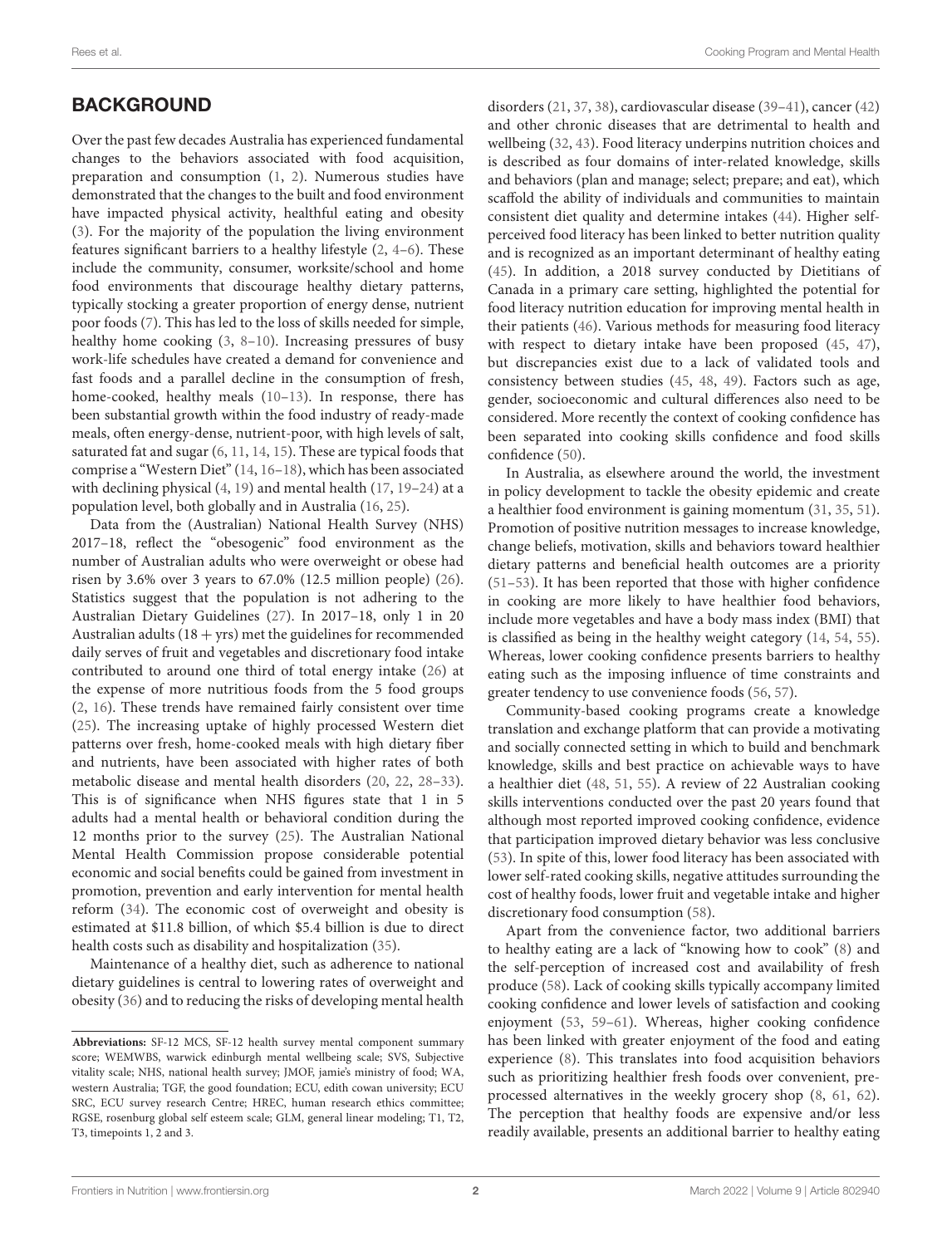that negatively influences food purchasing decisions and dietary intake [\(12\)](#page-13-10). This is further amplified in rural and remote areas and those of lower socio-economic status and household income [\(55,](#page-15-2) [57,](#page-15-4) [63\)](#page-15-9). Population nutrition literature states that low income or other economic constraints are a distinct issue in dietary behavior, as are a lack of food skills, however the two should not be conflated [\(53,](#page-15-0) [58\)](#page-15-5). Begley et al. [\(58\)](#page-15-5) suggest that it is critical for cooking skills interventions to recruit participants with low self-rated cooking skills, who consider healthy foods expensive and have poor dietary intakes. The challenge is therefore, to deliver community education programs with the capacity to reach these specific audiences. In recent times there has been a proliferation of community-based cooking interventions, aimed at targeting the barriers to healthy eating and incorporating the food literacy skills; plan and manage; and select [\(8,](#page-13-6) [13,](#page-13-8) [48,](#page-14-29) [64–](#page-15-10)[66\)](#page-15-11). Recent reviews of cooking skills interventions [\(8,](#page-13-6) [13\)](#page-13-8) found that program duration varied greatly, as did outcome measures, with no clear gold standard emerging for improving dietary intake. In Australia, programs have tended to target specific population groups, such as vulnerable or indigenous groups or those with low income but who may not have low cooking confidence or food literacy [\(53,](#page-15-0) [64,](#page-15-10) [67\)](#page-15-12). Therefore, to capture the desired target group, it may be necessary to recruit from a broader section of the general population. In addition, there have been limited studies that have explored the relationship between food literacy, mental health and other physiological biomarkers.

The Jamie's Ministry of Food (JMOF) Australia was a community-based program that commenced in Western Australia (WA) in 2016 and has been described in detail elsewhere [\(68\)](#page-15-13). In brief, the JMOF program taught basic cooking and budgeting skills, efficient food shopping strategies, and skills to prepare healthy meals at low cost. The aim of the JMOF program was to help people prepare simple, fresh, healthy food quickly and cheaply. In WA, The Good Foundation (TGF), supported by Edith Cowan University (ECU), delivered the program over the 3-year partnership via a mobile kitchen, thereby extending the reach to a variety of areas of socioeconomic status. Researchers at ECU in association with TGF, designed a longitudinal study to examine the effects of the program.

The purpose of the study was to explore the impact of this community-based cooking program and whether it was efficacious in improving cooking confidence and ability that may then be transferred to behavior and attitudes surrounding food, including acquisition, preparation and consumption. The broader study included collection of food frequency questionnaire data for dietary intake, lifestyle and biomarker measures to further explore potential health benefits [\(68\)](#page-15-13), in this paper we report on the preliminary evaluation of the broader study. The primary aim of the study was to determine whether the JMOF WA program could instigate change in participants' self-perceived cooking confidence. The secondary aim was to determine if the program instigated change in participants' nutrition related knowledge, attitudes, beliefs and behaviors toward healthy cooking and eating and associated general health and mental health outcomes. These aims were based on the premise that preventive nutrition, as delivered by community-based programs such as this one, along with healthy connections to others, would positively impact nutritionrelated lifestyle behaviors, quality of life and health outcomes that could be sustained over time. The novel inclusion of mental health assessment will help to provide valuable insight into the potential relationship between cooking confidence, dietary intake and mental health. This also and responds to the Australian Government's National Obesity Prevention Strategy 2022–2032 [Draft] that acknowledges the strong link between poor dietary habits and poor mental health and includes a call for preventive strategies to target consumer options (Strategy 2.1) [\(69\)](#page-15-14).

## **METHODS**

## Participants

This quasi-experimental controlled study involved the selection of an intervention and a control group from JMOF courses that were run in a total of 16 locations throughout WA. These locations included 11 metropolitan and 5 regional areas, selected for their lower socioeconomic status (**[Additional File 1](#page-13-11)**, Part a). The intervention group participants from each location completed a cooking program consisting of weekly 90-min sessions for 7 weeks. The corresponding control group from each location were participants who were on the program waitlist and had yet to complete the program (**[Figure 1](#page-5-0)**), known as a "waitlist control" [\(70,](#page-15-15) [71\)](#page-15-16). The total study population was 657 of whom, 493 were intervention and 164 were control participants.

All program registrants aged >18 years were eligible to participate, and no other inclusion or exclusion criteria were applied. Registrant information for each course was provided by TGF to the ECU Survey Research Centre (ECU SRC) who contacted adult participants, determined those who were willing to participate and forwarded a link to the online consent form and the LAB survey. Withdrawal was an option at any stage of participation. Ethics approval was provided by the ECU Human Research Ethics Committee (HREC) (ID 15362: Newton) and all participants gave their consent, either written or online, prior to their involvement in the study.

A non-random sampling approach was adopted due to the philosophy of the JMOF program, which emphasized the importance of participants being able to attend when and with whom they preferred. Allocation to either the control or intervention group was based on the day of the week of their chosen session (Monday–Saturday). Participants who opted for a class on a Monday or Thursday were allocated to the control group. Remaining participants were allocated to the intervention group. The intervention involved participation in weekly cooking sessions over 7 weeks, delivered by a nutrition professional from the fully equipped JMOF mobile kitchen. The 90-min hands-on cooking session used a new recipe each week to scaffold learning of skills and knowledge about nutritious foods, to enable increased cooking confidence, skill development and food literacy knowledge. In addition, the participants were taught knife handling skills and were given tips and advice about healthy options for how to boost flavor and create dishes using fresh foods to replace pre-prepared ingredients. Foodbudget planning, kitchen economy and reduction of food waste were also covered. The intervention group were surveyed at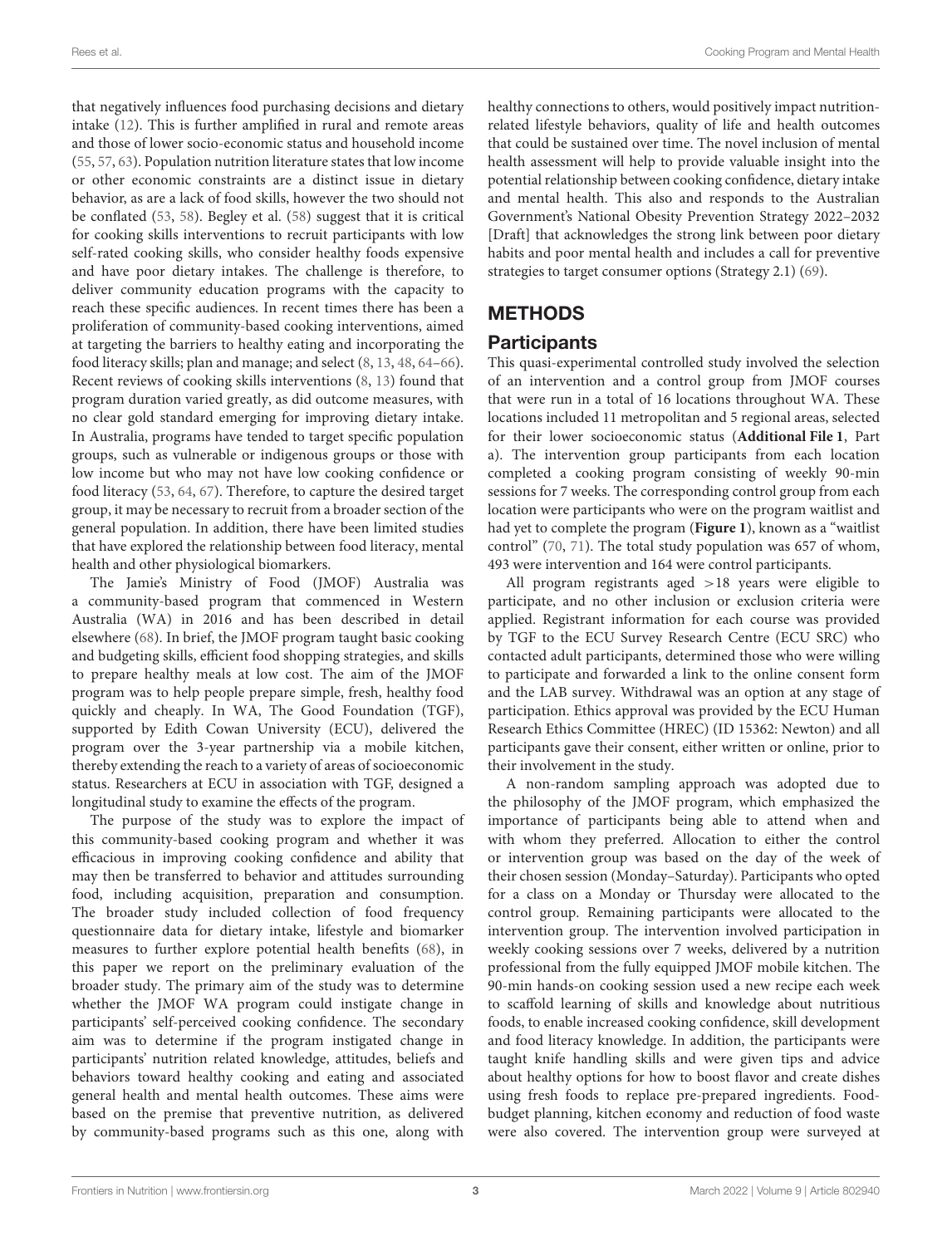

<span id="page-5-0"></span>IT2, IT3, control timepoint 1 and 2, intervention timepoint 1, 2 and 3; <sup>3</sup>BMI, body mass index.

three time points and the control group were surveyed at two time points (**[Supplementary Material Additional File 1](#page-13-11)**). As each course was promoted to the community 2 months before the program start date this left only an 8-week window in which to recruit participants to the cooking program and the ECULABJMOF study. As the control group comprised registrants who were waiting to start their program, it was only feasible to survey the control group twice, over a 5-week period, during the time leading up to program commencement (**[Supplementary Material Additional File 1](#page-13-11)**). Further details on the study protocol can be accessed in previous literature [\(68,](#page-15-13) [72,](#page-15-17) [73\)](#page-15-18). Sample size calculations were based on previous studies of the JMOF program [\(62\)](#page-15-8).

# Data Collection

Data was collected between September 2016 and June 2019 using the "standard" JMOF participant questionnaire (from this point forward referred to as LAB survey), an online self-report questionnaire used in previous JMOF evaluations [\(62,](#page-15-8) [72,](#page-15-17) [74\)](#page-15-19). Our study differs from earlier evaluations by the inclusion additional sections described below, to explore mental health and wellbeing [\(68\)](#page-15-13). Briefly, the questionnaire gathered demographic information including BMI (calculated from self-reported height and weight) and included 6 questions on habitual dietary patterns and behavior; 2 multi-item 5-point Likert scale questions on cooking confidence and cooking satisfaction based on cooking skills; 3 questions on nutrition knowledge; and 6 questions on household food spending and eating behaviors [\(72\)](#page-15-17). In addition, it incorporated the validated Rosenburg Global Self Esteem scale (RGSE) [\(75,](#page-15-20) [76\)](#page-15-21) and a 5-point Likert scale question on self-reported general health (excellent to poor). Our study included further assessments of mental health, subjective vitality and wellbeing that included the SF-12 Health Survey [\(77\)](#page-15-22), the Subjective Vitality Scale (SVS) [\(78,](#page-15-23) [79\)](#page-15-24) and the Warwick Edinburgh Mental wellbeing Scale (WEMBWS) [\(80,](#page-15-25) [81\)](#page-15-26). Details of the questionnaire, the logic model on which it was based, and the validation of the tools included have been described in detail in an earlier publication [\(68,](#page-15-13) [72,](#page-15-17) [73\)](#page-15-18).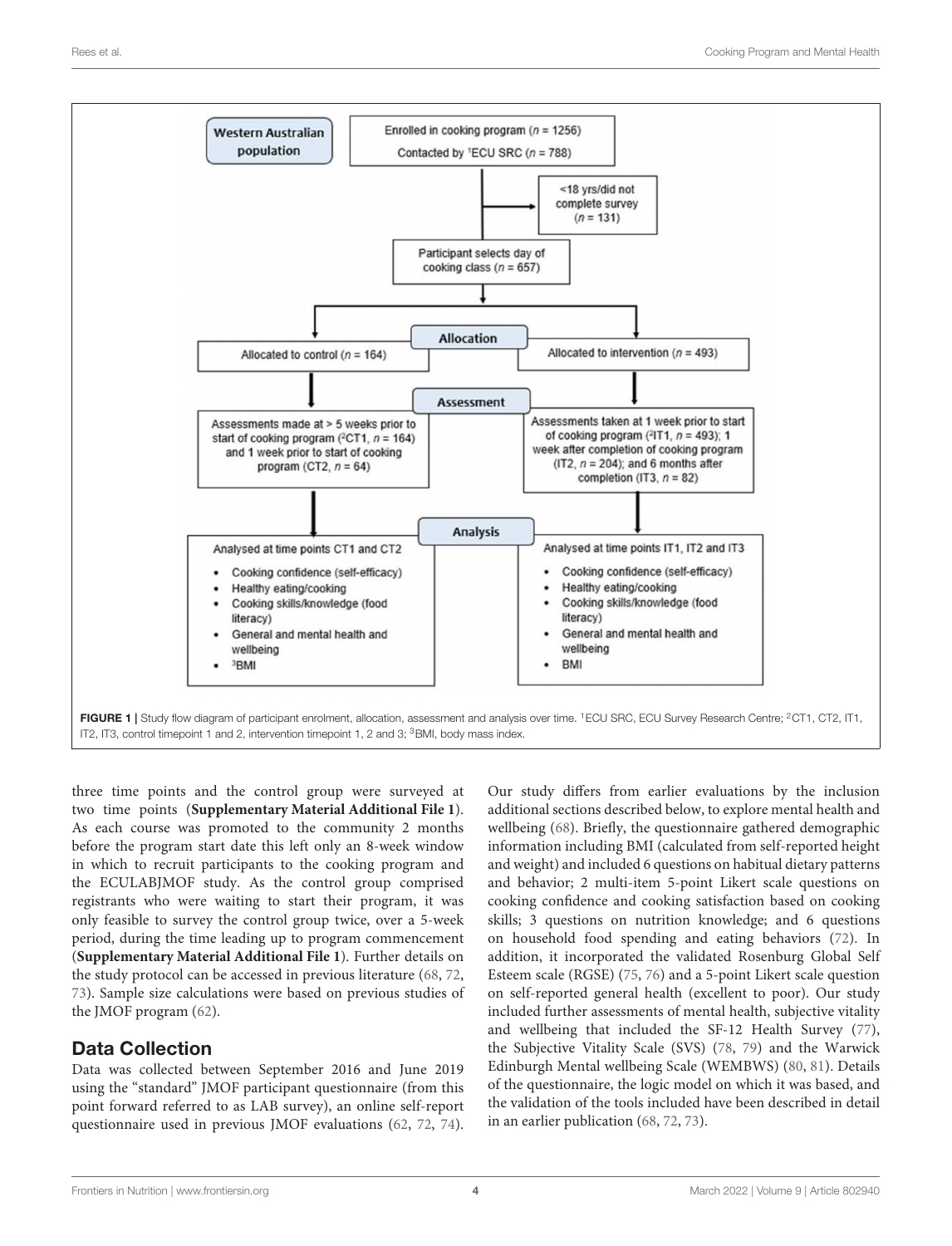The primary outcome was cooking confidence (operationalised as personal beliefs of self-efficacy), explored in terms of change over time and between the intervention and control study groups. The five areas measured were:

- 1. Confidence About Being Able to Cook From Basic Ingredients.
- 2. Confidence About Following a Simple Recipe.
- 3. Confidence About Preparing and Cooking new Foods and Recipes.
- 4. Confidence That What Is Cooked Will "Turn out Well."
- 5. Confidence About Tasting Foods not Eaten Before.

Scores from the five components were summed together to give an overall confidence score. Secondary outcomes were similarly explored within and between groups and over time. The secondary outcomes were selected to address attitudes and beliefs regarding food acquisition, preparation and consumption. These included healthy cooking; healthy eating; affordability of a healthy meal; social connectedness around cooking and eating; healthy eating habits; cooking ability, enjoyment and satisfaction; and self-reported nutrition knowledge. Additional secondary outcomes included self-perceived general and mental health and wellbeing; and self-reported BMI.

Flego et al. [\(62\)](#page-15-8) reported a significant increase in the intervention group across all of the confidence measures (all  $p < 0.001$ ) with a minimum increase of 0.53 on a 5-point scale, whilst the control group saw minimal changes (all  $p = 0.22$ ). Further, the minimum difference in change between the control and intervention group corresponded to a medium Cohen's effect size ( $d = 0.46$ ). The difference in change in the *overall* confidence (5–25 scales) between the groups was 3.31 ( $p < 0.001$ ), with an estimated Cohen's effect of 0.9 (i.e., a large effect size). Given this, an a-priori sample size was calculated for a mixed model repeated-measures design (2 groups and 3 time points) to detect at least a medium interaction effect size (Cohen's $f^2$  = 0.25) at 1% level of significance (adjusting for multiple outcomes) and 80% power using G∗Power. The minimum required sample size was 40 (or 20 per group). After accounting for 20% attrition rate, the adjusted minimum sample size was 50 (or 25 per group).

## Statistical Methods

Statistical analysis was performed using IBM SPSS Statistics for Windows, version 25.0 [\(82\)](#page-15-27). Descriptive statistics of normally distributed continuous variables were expressed as mean ± SD and non-normally distributed continuous variables as median, IQR. Categorical variables were expressed as number and proportion (%). The primary outcome of cooking confidence was explored in terms of change over time and between the intervention and control study groups. To test for key betweengroup differences at baseline, Chi-square and independent ttests were applied as appropriate. General linear modeling (GLM) was used to test the presence and magnitude of any program intervention effect within and between groups over time (baseline T1 and 5/7-week follow-up T2). Adjusted analyses were conducted using the following covariates selected due to their significant relationship with the outcome variables; age, gender, BMI, household income per year before tax and highest level of education attained. T1 values were used for all covariates as the intervention period of 7 weeks (or control period of 5 weeks) was deemed unlikely to contribute a significant difference in individual circumstances that would cause any resultant influence on evaluation outcomes. To determine whether the intervention effect (if any) was maintained at 6 months (T3) for the intervention group, GLM for repeated measures was used as this method allowed for randomly missing follow-up data.

The secondary outcomes addressing attitudes and beliefs regarding food acquisition, preparation and consumption were analyzed using GLM and the same covariates used for the adjusted model. Attitudes and beliefs were measured using a 4 item Likert scale ranging from "strongly disagree" to "strongly agree" (**[Supplementary Material Additional File 2](#page-13-11)**). To explore social connectedness in greater detail, we included an additional adjustment for whether the participant attended with others or on their own. A stratified analysis was conducted to examine differences in the program's effect on cooking confidence and mental health outcomes (General health, GSE, MCS, SVS and WEMWBS) between sexes, income levels and education status. Self-reported nutrition knowledge about salt, fat and sugar was examined between the control and intervention groups, over time and within the intervention group, using a McNemar test. Results for all statistical analyses are reported as mean and change in mean scores by treatment (control vs. intervention) (with standard SD). Significance was achieved at  $p < 0.05$  and effect size was reported as partial eta squared  $(n_p^2)$ , where 0.01, 0.06, and 0.14 correspond to a small, medium and large effect size, respectively [\(83\)](#page-15-28).

## RESULTS

## Study Population Characteristics

The combined total of participant numbers for T1, T2, and T3, collected from each course are shown in **[Figure 1](#page-5-0)**. Overall, at T1 there were 493 in the intervention group and 164 in the control group. At T2, retention in the intervention group was  $41.4\%$  ( $n = 204$ ) and 39.0% in the control group ( $n = 64$ ). There were 82 participants at T3 (intervention group only). No significant differences were observed between the control and intervention groups at T1 or at T2 (**[Supplementary Material Additional File 3](#page-13-11)**) for any of the variables of interest. Participant characteristics by group are presented in **[Table 1](#page-7-0)**. At T1, there was no difference in gender distribution between the control group (male 23.8% and female 76.2%) and intervention group [male 22.5% and female 77.5%;  $\chi^{2}_{(1)} = 0.11, p = 0.738$ , nor age [44.4 ± 14.9 years vs. 43.9 ± 14.7 years;  $t_{(651)} = 0.388$ ,  $p = 0.698$ ]. Similarly, BMI (calculated from self-reported height and weight) was not different between the control and intervention groups  $[27.1 \pm 6.2 \text{ vs. } 27.5 \pm 6.1 \text{ kg/m}^2,$  $t_{(595)} = 0.71$ ,  $p = 0.480$ ]. Almost one third of participants had a BMI classification of overweight (32.5%) and nearly two thirds (59.5%) of all participants were overweight or obese. Almost twothirds of participants in the control group (62.2%) and two-thirds in the intervention group (65.5%) attended with others, or as part of an organization or group. Significantly more participants in the intervention group (13.0%) attended as part of a community group than in the control group (2.0%)  $[\chi^2_{(4)} = 14.8, p = 0.005]$ (**[Table 1](#page-7-0)**).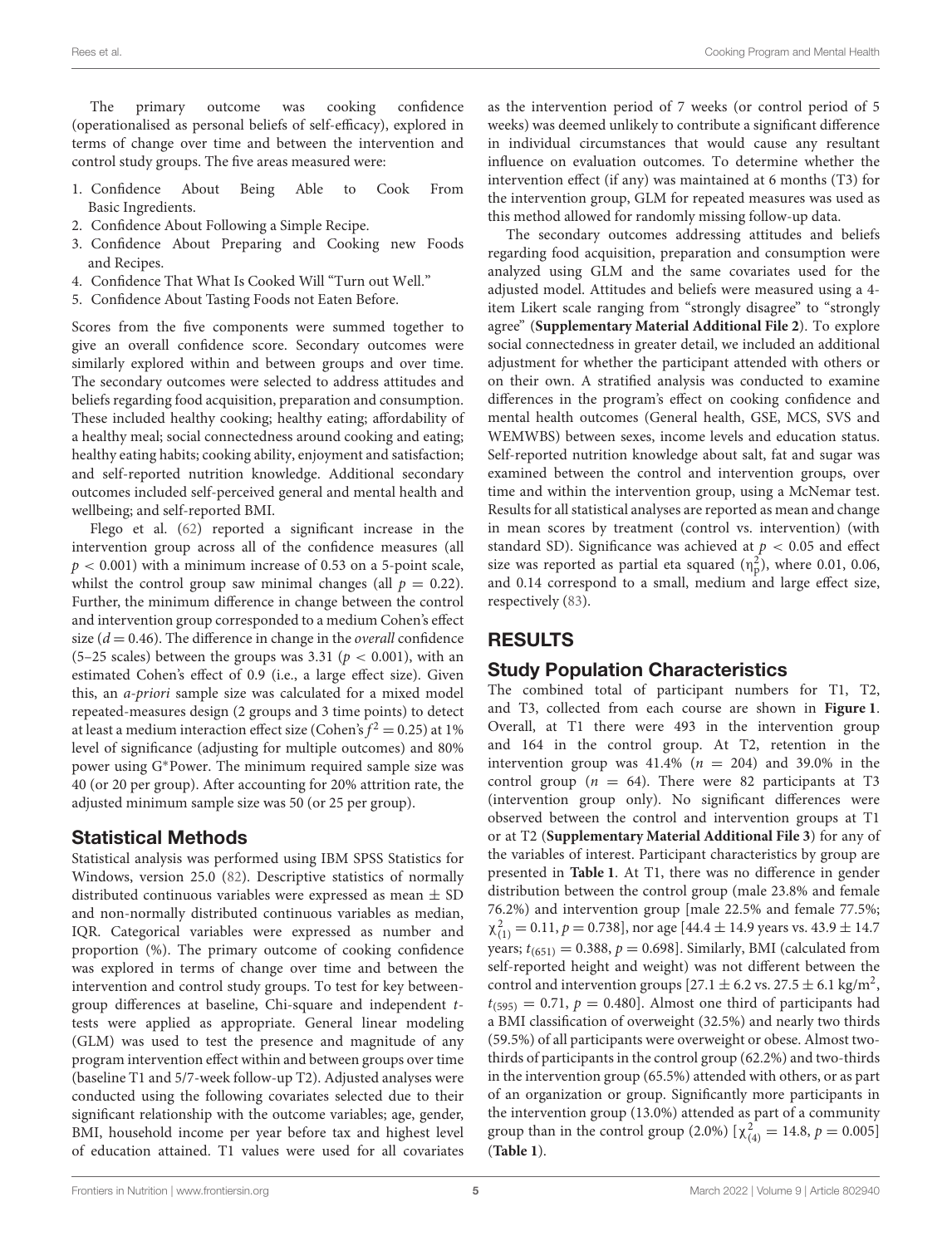#### <span id="page-7-0"></span>TABLE 1 | Detailed demographic characteristics of all participants by group and at each time point.

| Control<br>Intervention<br>Control<br>Intervention<br>Intervention<br>baseline (6 weeks<br>baseline (1 week<br>5-week follow-up<br>7-week<br>(6 months<br>follow-up(immediately<br>pre-program)<br>pre-program)<br>(1 week<br>post-program)<br>$n = 164$<br>$n = 493$<br>$n = 82$<br>pre-program)<br>post-program)<br>$n = 208$<br>$n = 64$<br>Sex<br>Female<br>125 (76.2)<br>382 (77.5)<br>50(78.1)<br>154 (75.5)<br>58 (70.7)<br>39 (23.8)<br>111 (22.5)<br>14 (21.9)<br>Male<br>50 (24.5)<br>24 (29.3)<br>$44.4 \pm 14.9$<br>$43.8 \pm 14.7$<br>$48.0 \pm 14.1$<br>$45.3 \pm 14.9$<br>$45.9 \pm 13.9$<br>Age in years<br>Age group<br>$18 - 24$<br>10(8.4)<br>48 (12.9)<br>6(7.3)<br>2(1.7)<br>16 (4.3)<br>$25 - 34$<br>23 (19.3)<br>68 (18.3)<br>4(3.4)<br>32(8.6)<br>12 (14.6)<br>$35 - 44$<br>25(21.0)<br>85 (22.9)<br>8(16.7)<br>28(7.5)<br>20 (24.4)<br>$45 - 54$<br>83 (22.4)<br>14 (11.8)<br>34(9.2)<br>21 (25.6)<br>32(26.9)<br>$55 - 64$<br>14 (11.8)<br>58 (15.6)<br>6(5.0)<br>28(7.5)<br>17 (20.7)<br>$65 - 74$<br>11(9.2)<br>24(6.5)<br>6(5.0)<br>5(6.1)<br>14 (3.8)<br>$75+$<br>3(2.5)<br>3(0.8)<br>1(1.2)<br>BMI kg/m2<br>$27.1 \pm 6.2$<br>$27.1 \pm 4.2$<br>$26.4 \pm 5.4$<br>$27.5 \pm 6.1$<br>$27.1 \pm 6.8$<br>Highest level of education completed<br>High school, year 12 or less<br>39 (32.8)<br>129 (34.8)<br>11(9.2)<br>38 (10.2)<br>18 (22.0)<br>TAFE, apprenticeship, technical diploma or certificate<br>35 (29.4)<br>93(25.1)<br>10(8.4)<br>47 (12.7)<br>16 (19.5)<br>Tertiary, bachelor's degree or higher<br>45 (37.8)<br>149 (40.2)<br>19 (16.0)<br>67 (18.1)<br>48 (58.5)<br><b>Current employment</b><br>Full time<br>38 (31.9)<br>119 (32.1)<br>15(2.6)<br>51 (13.7)<br>28 (34.1)<br>Part time/casual<br>33 (27.7)<br>99 (26.7)<br>8(6.7)<br>38 (10.2)<br>21 (25.6)<br>Retired<br>16 (13.4)<br>38 (10.2)<br>8(6.7)<br>21(5.7)<br>12 (14.6)<br>Home duties/carer<br>8(6.7)<br>38 (10.2)<br>2(1.7)<br>10(2.7)<br>7(8.5)<br>Not working (permanently ill/unable to work, unemployed)<br>4(3.4)<br>28(7.6)<br>2(1.7)<br>10(2.7)<br>2(2.4)<br>Student (full time, part time)<br>14 (11.8)<br>33(8.9)<br>3(2.5)<br>7(8.5)<br>16 (4.3)<br>Other<br>6(5.0)<br>2(1.7)<br>16 (4.3)<br>6(1.6)<br>1(1.2)<br>Household yearly income<br>4(3.4)<br>Nil<br>6(1.6)<br>0(0.0)<br>1(0.7)<br>1(1.2)<br>$$1 - $6,000$<br>1(0.8)<br>1(0.3)<br>0(0.0)<br>1(0.7)<br>0(0.0)<br>\$6,001-\$13,000<br>2(1.7)<br>4(1.1)<br>0(0.0)<br>3(2.0)<br>2(2.4)<br>\$13,001-\$20,000<br>2(1.7)<br>0(0.0)<br>18(4.9)<br>7(4.6)<br>2(2.4)<br>\$20,001-\$30,000<br>12(10.1)<br>25(6.7)<br>2(5.0)<br>10(6.6)<br>4(4.9)<br>\$30,001-\$50,000<br>45 (12.1)<br>6(15.0)<br>14(9.2)<br>10 (12.2)<br>12 (10.1)<br>\$50,001-\$100,000<br>92(24.8)<br>12 (30.0)<br>36 (23.7)<br>20 (24.4)<br>31 (26.1)<br>\$100,001-\$150,000<br>22(18.5)<br>74 (19.9)<br>7(17.5)<br>28 (18.4)<br>20 (24.4)<br>More than \$150,000<br>19 (16.0)<br>57 (15.4)<br>8(20.0)<br>34 (22.4)<br>15 (18.3)<br>Don't know<br>49 (13.2)<br>5(12.5)<br>18 (11.8)<br>8(9.8)<br>14 (11.8)<br>$3.2 \pm 1.8$<br>$3.0 \pm 1.7$<br>Household size, mean number of people<br>$3.3 \pm 1.9$<br>$3.06 \pm 1.6$<br>$2.9 \pm 1.3$<br>Who they attended with<br>Attended with others or as part of organization/group<br>31(48.4)<br>49 (59.8)<br>102 (62.2)<br>323 (65.5)<br>137 (67.2)<br>33(32.4)<br>94(29.1)<br>10(32.3)<br>40 (29.2)<br>Attended with a friend<br>14 (28.6)<br>Attended with family<br>61 (59.8)<br>151 (46.7)<br>17 (54.8)<br>65 (47.4)<br>26 (53.1)<br>4(3.9)<br>30(9.3)<br>Attended with a carer<br>0(0.0)<br>8(5.8)<br>4(8.2)<br>Attended with a community group<br>2(2.0)<br>42 (13.0)<br>0(0.0)<br>9(6.6)<br>2(4.1)<br>4(12.9)<br>Attended with other<br>2(2.0)<br>6(1.9)<br>15 (10.9)<br>3(6.1) |  | T1 | T <sub>2</sub> | T3 |
|------------------------------------------------------------------------------------------------------------------------------------------------------------------------------------------------------------------------------------------------------------------------------------------------------------------------------------------------------------------------------------------------------------------------------------------------------------------------------------------------------------------------------------------------------------------------------------------------------------------------------------------------------------------------------------------------------------------------------------------------------------------------------------------------------------------------------------------------------------------------------------------------------------------------------------------------------------------------------------------------------------------------------------------------------------------------------------------------------------------------------------------------------------------------------------------------------------------------------------------------------------------------------------------------------------------------------------------------------------------------------------------------------------------------------------------------------------------------------------------------------------------------------------------------------------------------------------------------------------------------------------------------------------------------------------------------------------------------------------------------------------------------------------------------------------------------------------------------------------------------------------------------------------------------------------------------------------------------------------------------------------------------------------------------------------------------------------------------------------------------------------------------------------------------------------------------------------------------------------------------------------------------------------------------------------------------------------------------------------------------------------------------------------------------------------------------------------------------------------------------------------------------------------------------------------------------------------------------------------------------------------------------------------------------------------------------------------------------------------------------------------------------------------------------------------------------------------------------------------------------------------------------------------------------------------------------------------------------------------------------------------------------------------------------------------------------------------------------------------------------------------------------------------------------------------------------------------------------------------------------------------------------------------------------------------------------------------------------------------------------------------------------------------------------------------------------------------------------------------------------------------------------------------------------------------------------------------------------------------------------------------------------------------------------------------------------------------------------------------------------------------------------|--|----|----------------|----|
|                                                                                                                                                                                                                                                                                                                                                                                                                                                                                                                                                                                                                                                                                                                                                                                                                                                                                                                                                                                                                                                                                                                                                                                                                                                                                                                                                                                                                                                                                                                                                                                                                                                                                                                                                                                                                                                                                                                                                                                                                                                                                                                                                                                                                                                                                                                                                                                                                                                                                                                                                                                                                                                                                                                                                                                                                                                                                                                                                                                                                                                                                                                                                                                                                                                                                                                                                                                                                                                                                                                                                                                                                                                                                                                                                                        |  |    |                |    |
|                                                                                                                                                                                                                                                                                                                                                                                                                                                                                                                                                                                                                                                                                                                                                                                                                                                                                                                                                                                                                                                                                                                                                                                                                                                                                                                                                                                                                                                                                                                                                                                                                                                                                                                                                                                                                                                                                                                                                                                                                                                                                                                                                                                                                                                                                                                                                                                                                                                                                                                                                                                                                                                                                                                                                                                                                                                                                                                                                                                                                                                                                                                                                                                                                                                                                                                                                                                                                                                                                                                                                                                                                                                                                                                                                                        |  |    |                |    |
|                                                                                                                                                                                                                                                                                                                                                                                                                                                                                                                                                                                                                                                                                                                                                                                                                                                                                                                                                                                                                                                                                                                                                                                                                                                                                                                                                                                                                                                                                                                                                                                                                                                                                                                                                                                                                                                                                                                                                                                                                                                                                                                                                                                                                                                                                                                                                                                                                                                                                                                                                                                                                                                                                                                                                                                                                                                                                                                                                                                                                                                                                                                                                                                                                                                                                                                                                                                                                                                                                                                                                                                                                                                                                                                                                                        |  |    |                |    |
|                                                                                                                                                                                                                                                                                                                                                                                                                                                                                                                                                                                                                                                                                                                                                                                                                                                                                                                                                                                                                                                                                                                                                                                                                                                                                                                                                                                                                                                                                                                                                                                                                                                                                                                                                                                                                                                                                                                                                                                                                                                                                                                                                                                                                                                                                                                                                                                                                                                                                                                                                                                                                                                                                                                                                                                                                                                                                                                                                                                                                                                                                                                                                                                                                                                                                                                                                                                                                                                                                                                                                                                                                                                                                                                                                                        |  |    |                |    |
|                                                                                                                                                                                                                                                                                                                                                                                                                                                                                                                                                                                                                                                                                                                                                                                                                                                                                                                                                                                                                                                                                                                                                                                                                                                                                                                                                                                                                                                                                                                                                                                                                                                                                                                                                                                                                                                                                                                                                                                                                                                                                                                                                                                                                                                                                                                                                                                                                                                                                                                                                                                                                                                                                                                                                                                                                                                                                                                                                                                                                                                                                                                                                                                                                                                                                                                                                                                                                                                                                                                                                                                                                                                                                                                                                                        |  |    |                |    |
|                                                                                                                                                                                                                                                                                                                                                                                                                                                                                                                                                                                                                                                                                                                                                                                                                                                                                                                                                                                                                                                                                                                                                                                                                                                                                                                                                                                                                                                                                                                                                                                                                                                                                                                                                                                                                                                                                                                                                                                                                                                                                                                                                                                                                                                                                                                                                                                                                                                                                                                                                                                                                                                                                                                                                                                                                                                                                                                                                                                                                                                                                                                                                                                                                                                                                                                                                                                                                                                                                                                                                                                                                                                                                                                                                                        |  |    |                |    |
|                                                                                                                                                                                                                                                                                                                                                                                                                                                                                                                                                                                                                                                                                                                                                                                                                                                                                                                                                                                                                                                                                                                                                                                                                                                                                                                                                                                                                                                                                                                                                                                                                                                                                                                                                                                                                                                                                                                                                                                                                                                                                                                                                                                                                                                                                                                                                                                                                                                                                                                                                                                                                                                                                                                                                                                                                                                                                                                                                                                                                                                                                                                                                                                                                                                                                                                                                                                                                                                                                                                                                                                                                                                                                                                                                                        |  |    |                |    |
|                                                                                                                                                                                                                                                                                                                                                                                                                                                                                                                                                                                                                                                                                                                                                                                                                                                                                                                                                                                                                                                                                                                                                                                                                                                                                                                                                                                                                                                                                                                                                                                                                                                                                                                                                                                                                                                                                                                                                                                                                                                                                                                                                                                                                                                                                                                                                                                                                                                                                                                                                                                                                                                                                                                                                                                                                                                                                                                                                                                                                                                                                                                                                                                                                                                                                                                                                                                                                                                                                                                                                                                                                                                                                                                                                                        |  |    |                |    |
|                                                                                                                                                                                                                                                                                                                                                                                                                                                                                                                                                                                                                                                                                                                                                                                                                                                                                                                                                                                                                                                                                                                                                                                                                                                                                                                                                                                                                                                                                                                                                                                                                                                                                                                                                                                                                                                                                                                                                                                                                                                                                                                                                                                                                                                                                                                                                                                                                                                                                                                                                                                                                                                                                                                                                                                                                                                                                                                                                                                                                                                                                                                                                                                                                                                                                                                                                                                                                                                                                                                                                                                                                                                                                                                                                                        |  |    |                |    |
|                                                                                                                                                                                                                                                                                                                                                                                                                                                                                                                                                                                                                                                                                                                                                                                                                                                                                                                                                                                                                                                                                                                                                                                                                                                                                                                                                                                                                                                                                                                                                                                                                                                                                                                                                                                                                                                                                                                                                                                                                                                                                                                                                                                                                                                                                                                                                                                                                                                                                                                                                                                                                                                                                                                                                                                                                                                                                                                                                                                                                                                                                                                                                                                                                                                                                                                                                                                                                                                                                                                                                                                                                                                                                                                                                                        |  |    |                |    |
|                                                                                                                                                                                                                                                                                                                                                                                                                                                                                                                                                                                                                                                                                                                                                                                                                                                                                                                                                                                                                                                                                                                                                                                                                                                                                                                                                                                                                                                                                                                                                                                                                                                                                                                                                                                                                                                                                                                                                                                                                                                                                                                                                                                                                                                                                                                                                                                                                                                                                                                                                                                                                                                                                                                                                                                                                                                                                                                                                                                                                                                                                                                                                                                                                                                                                                                                                                                                                                                                                                                                                                                                                                                                                                                                                                        |  |    |                |    |
|                                                                                                                                                                                                                                                                                                                                                                                                                                                                                                                                                                                                                                                                                                                                                                                                                                                                                                                                                                                                                                                                                                                                                                                                                                                                                                                                                                                                                                                                                                                                                                                                                                                                                                                                                                                                                                                                                                                                                                                                                                                                                                                                                                                                                                                                                                                                                                                                                                                                                                                                                                                                                                                                                                                                                                                                                                                                                                                                                                                                                                                                                                                                                                                                                                                                                                                                                                                                                                                                                                                                                                                                                                                                                                                                                                        |  |    |                |    |
|                                                                                                                                                                                                                                                                                                                                                                                                                                                                                                                                                                                                                                                                                                                                                                                                                                                                                                                                                                                                                                                                                                                                                                                                                                                                                                                                                                                                                                                                                                                                                                                                                                                                                                                                                                                                                                                                                                                                                                                                                                                                                                                                                                                                                                                                                                                                                                                                                                                                                                                                                                                                                                                                                                                                                                                                                                                                                                                                                                                                                                                                                                                                                                                                                                                                                                                                                                                                                                                                                                                                                                                                                                                                                                                                                                        |  |    |                |    |
|                                                                                                                                                                                                                                                                                                                                                                                                                                                                                                                                                                                                                                                                                                                                                                                                                                                                                                                                                                                                                                                                                                                                                                                                                                                                                                                                                                                                                                                                                                                                                                                                                                                                                                                                                                                                                                                                                                                                                                                                                                                                                                                                                                                                                                                                                                                                                                                                                                                                                                                                                                                                                                                                                                                                                                                                                                                                                                                                                                                                                                                                                                                                                                                                                                                                                                                                                                                                                                                                                                                                                                                                                                                                                                                                                                        |  |    |                |    |
|                                                                                                                                                                                                                                                                                                                                                                                                                                                                                                                                                                                                                                                                                                                                                                                                                                                                                                                                                                                                                                                                                                                                                                                                                                                                                                                                                                                                                                                                                                                                                                                                                                                                                                                                                                                                                                                                                                                                                                                                                                                                                                                                                                                                                                                                                                                                                                                                                                                                                                                                                                                                                                                                                                                                                                                                                                                                                                                                                                                                                                                                                                                                                                                                                                                                                                                                                                                                                                                                                                                                                                                                                                                                                                                                                                        |  |    |                |    |
|                                                                                                                                                                                                                                                                                                                                                                                                                                                                                                                                                                                                                                                                                                                                                                                                                                                                                                                                                                                                                                                                                                                                                                                                                                                                                                                                                                                                                                                                                                                                                                                                                                                                                                                                                                                                                                                                                                                                                                                                                                                                                                                                                                                                                                                                                                                                                                                                                                                                                                                                                                                                                                                                                                                                                                                                                                                                                                                                                                                                                                                                                                                                                                                                                                                                                                                                                                                                                                                                                                                                                                                                                                                                                                                                                                        |  |    |                |    |
|                                                                                                                                                                                                                                                                                                                                                                                                                                                                                                                                                                                                                                                                                                                                                                                                                                                                                                                                                                                                                                                                                                                                                                                                                                                                                                                                                                                                                                                                                                                                                                                                                                                                                                                                                                                                                                                                                                                                                                                                                                                                                                                                                                                                                                                                                                                                                                                                                                                                                                                                                                                                                                                                                                                                                                                                                                                                                                                                                                                                                                                                                                                                                                                                                                                                                                                                                                                                                                                                                                                                                                                                                                                                                                                                                                        |  |    |                |    |
|                                                                                                                                                                                                                                                                                                                                                                                                                                                                                                                                                                                                                                                                                                                                                                                                                                                                                                                                                                                                                                                                                                                                                                                                                                                                                                                                                                                                                                                                                                                                                                                                                                                                                                                                                                                                                                                                                                                                                                                                                                                                                                                                                                                                                                                                                                                                                                                                                                                                                                                                                                                                                                                                                                                                                                                                                                                                                                                                                                                                                                                                                                                                                                                                                                                                                                                                                                                                                                                                                                                                                                                                                                                                                                                                                                        |  |    |                |    |
|                                                                                                                                                                                                                                                                                                                                                                                                                                                                                                                                                                                                                                                                                                                                                                                                                                                                                                                                                                                                                                                                                                                                                                                                                                                                                                                                                                                                                                                                                                                                                                                                                                                                                                                                                                                                                                                                                                                                                                                                                                                                                                                                                                                                                                                                                                                                                                                                                                                                                                                                                                                                                                                                                                                                                                                                                                                                                                                                                                                                                                                                                                                                                                                                                                                                                                                                                                                                                                                                                                                                                                                                                                                                                                                                                                        |  |    |                |    |
|                                                                                                                                                                                                                                                                                                                                                                                                                                                                                                                                                                                                                                                                                                                                                                                                                                                                                                                                                                                                                                                                                                                                                                                                                                                                                                                                                                                                                                                                                                                                                                                                                                                                                                                                                                                                                                                                                                                                                                                                                                                                                                                                                                                                                                                                                                                                                                                                                                                                                                                                                                                                                                                                                                                                                                                                                                                                                                                                                                                                                                                                                                                                                                                                                                                                                                                                                                                                                                                                                                                                                                                                                                                                                                                                                                        |  |    |                |    |
|                                                                                                                                                                                                                                                                                                                                                                                                                                                                                                                                                                                                                                                                                                                                                                                                                                                                                                                                                                                                                                                                                                                                                                                                                                                                                                                                                                                                                                                                                                                                                                                                                                                                                                                                                                                                                                                                                                                                                                                                                                                                                                                                                                                                                                                                                                                                                                                                                                                                                                                                                                                                                                                                                                                                                                                                                                                                                                                                                                                                                                                                                                                                                                                                                                                                                                                                                                                                                                                                                                                                                                                                                                                                                                                                                                        |  |    |                |    |
|                                                                                                                                                                                                                                                                                                                                                                                                                                                                                                                                                                                                                                                                                                                                                                                                                                                                                                                                                                                                                                                                                                                                                                                                                                                                                                                                                                                                                                                                                                                                                                                                                                                                                                                                                                                                                                                                                                                                                                                                                                                                                                                                                                                                                                                                                                                                                                                                                                                                                                                                                                                                                                                                                                                                                                                                                                                                                                                                                                                                                                                                                                                                                                                                                                                                                                                                                                                                                                                                                                                                                                                                                                                                                                                                                                        |  |    |                |    |
|                                                                                                                                                                                                                                                                                                                                                                                                                                                                                                                                                                                                                                                                                                                                                                                                                                                                                                                                                                                                                                                                                                                                                                                                                                                                                                                                                                                                                                                                                                                                                                                                                                                                                                                                                                                                                                                                                                                                                                                                                                                                                                                                                                                                                                                                                                                                                                                                                                                                                                                                                                                                                                                                                                                                                                                                                                                                                                                                                                                                                                                                                                                                                                                                                                                                                                                                                                                                                                                                                                                                                                                                                                                                                                                                                                        |  |    |                |    |
|                                                                                                                                                                                                                                                                                                                                                                                                                                                                                                                                                                                                                                                                                                                                                                                                                                                                                                                                                                                                                                                                                                                                                                                                                                                                                                                                                                                                                                                                                                                                                                                                                                                                                                                                                                                                                                                                                                                                                                                                                                                                                                                                                                                                                                                                                                                                                                                                                                                                                                                                                                                                                                                                                                                                                                                                                                                                                                                                                                                                                                                                                                                                                                                                                                                                                                                                                                                                                                                                                                                                                                                                                                                                                                                                                                        |  |    |                |    |
|                                                                                                                                                                                                                                                                                                                                                                                                                                                                                                                                                                                                                                                                                                                                                                                                                                                                                                                                                                                                                                                                                                                                                                                                                                                                                                                                                                                                                                                                                                                                                                                                                                                                                                                                                                                                                                                                                                                                                                                                                                                                                                                                                                                                                                                                                                                                                                                                                                                                                                                                                                                                                                                                                                                                                                                                                                                                                                                                                                                                                                                                                                                                                                                                                                                                                                                                                                                                                                                                                                                                                                                                                                                                                                                                                                        |  |    |                |    |
|                                                                                                                                                                                                                                                                                                                                                                                                                                                                                                                                                                                                                                                                                                                                                                                                                                                                                                                                                                                                                                                                                                                                                                                                                                                                                                                                                                                                                                                                                                                                                                                                                                                                                                                                                                                                                                                                                                                                                                                                                                                                                                                                                                                                                                                                                                                                                                                                                                                                                                                                                                                                                                                                                                                                                                                                                                                                                                                                                                                                                                                                                                                                                                                                                                                                                                                                                                                                                                                                                                                                                                                                                                                                                                                                                                        |  |    |                |    |
|                                                                                                                                                                                                                                                                                                                                                                                                                                                                                                                                                                                                                                                                                                                                                                                                                                                                                                                                                                                                                                                                                                                                                                                                                                                                                                                                                                                                                                                                                                                                                                                                                                                                                                                                                                                                                                                                                                                                                                                                                                                                                                                                                                                                                                                                                                                                                                                                                                                                                                                                                                                                                                                                                                                                                                                                                                                                                                                                                                                                                                                                                                                                                                                                                                                                                                                                                                                                                                                                                                                                                                                                                                                                                                                                                                        |  |    |                |    |
|                                                                                                                                                                                                                                                                                                                                                                                                                                                                                                                                                                                                                                                                                                                                                                                                                                                                                                                                                                                                                                                                                                                                                                                                                                                                                                                                                                                                                                                                                                                                                                                                                                                                                                                                                                                                                                                                                                                                                                                                                                                                                                                                                                                                                                                                                                                                                                                                                                                                                                                                                                                                                                                                                                                                                                                                                                                                                                                                                                                                                                                                                                                                                                                                                                                                                                                                                                                                                                                                                                                                                                                                                                                                                                                                                                        |  |    |                |    |
|                                                                                                                                                                                                                                                                                                                                                                                                                                                                                                                                                                                                                                                                                                                                                                                                                                                                                                                                                                                                                                                                                                                                                                                                                                                                                                                                                                                                                                                                                                                                                                                                                                                                                                                                                                                                                                                                                                                                                                                                                                                                                                                                                                                                                                                                                                                                                                                                                                                                                                                                                                                                                                                                                                                                                                                                                                                                                                                                                                                                                                                                                                                                                                                                                                                                                                                                                                                                                                                                                                                                                                                                                                                                                                                                                                        |  |    |                |    |
|                                                                                                                                                                                                                                                                                                                                                                                                                                                                                                                                                                                                                                                                                                                                                                                                                                                                                                                                                                                                                                                                                                                                                                                                                                                                                                                                                                                                                                                                                                                                                                                                                                                                                                                                                                                                                                                                                                                                                                                                                                                                                                                                                                                                                                                                                                                                                                                                                                                                                                                                                                                                                                                                                                                                                                                                                                                                                                                                                                                                                                                                                                                                                                                                                                                                                                                                                                                                                                                                                                                                                                                                                                                                                                                                                                        |  |    |                |    |
|                                                                                                                                                                                                                                                                                                                                                                                                                                                                                                                                                                                                                                                                                                                                                                                                                                                                                                                                                                                                                                                                                                                                                                                                                                                                                                                                                                                                                                                                                                                                                                                                                                                                                                                                                                                                                                                                                                                                                                                                                                                                                                                                                                                                                                                                                                                                                                                                                                                                                                                                                                                                                                                                                                                                                                                                                                                                                                                                                                                                                                                                                                                                                                                                                                                                                                                                                                                                                                                                                                                                                                                                                                                                                                                                                                        |  |    |                |    |
|                                                                                                                                                                                                                                                                                                                                                                                                                                                                                                                                                                                                                                                                                                                                                                                                                                                                                                                                                                                                                                                                                                                                                                                                                                                                                                                                                                                                                                                                                                                                                                                                                                                                                                                                                                                                                                                                                                                                                                                                                                                                                                                                                                                                                                                                                                                                                                                                                                                                                                                                                                                                                                                                                                                                                                                                                                                                                                                                                                                                                                                                                                                                                                                                                                                                                                                                                                                                                                                                                                                                                                                                                                                                                                                                                                        |  |    |                |    |
|                                                                                                                                                                                                                                                                                                                                                                                                                                                                                                                                                                                                                                                                                                                                                                                                                                                                                                                                                                                                                                                                                                                                                                                                                                                                                                                                                                                                                                                                                                                                                                                                                                                                                                                                                                                                                                                                                                                                                                                                                                                                                                                                                                                                                                                                                                                                                                                                                                                                                                                                                                                                                                                                                                                                                                                                                                                                                                                                                                                                                                                                                                                                                                                                                                                                                                                                                                                                                                                                                                                                                                                                                                                                                                                                                                        |  |    |                |    |
|                                                                                                                                                                                                                                                                                                                                                                                                                                                                                                                                                                                                                                                                                                                                                                                                                                                                                                                                                                                                                                                                                                                                                                                                                                                                                                                                                                                                                                                                                                                                                                                                                                                                                                                                                                                                                                                                                                                                                                                                                                                                                                                                                                                                                                                                                                                                                                                                                                                                                                                                                                                                                                                                                                                                                                                                                                                                                                                                                                                                                                                                                                                                                                                                                                                                                                                                                                                                                                                                                                                                                                                                                                                                                                                                                                        |  |    |                |    |
|                                                                                                                                                                                                                                                                                                                                                                                                                                                                                                                                                                                                                                                                                                                                                                                                                                                                                                                                                                                                                                                                                                                                                                                                                                                                                                                                                                                                                                                                                                                                                                                                                                                                                                                                                                                                                                                                                                                                                                                                                                                                                                                                                                                                                                                                                                                                                                                                                                                                                                                                                                                                                                                                                                                                                                                                                                                                                                                                                                                                                                                                                                                                                                                                                                                                                                                                                                                                                                                                                                                                                                                                                                                                                                                                                                        |  |    |                |    |
|                                                                                                                                                                                                                                                                                                                                                                                                                                                                                                                                                                                                                                                                                                                                                                                                                                                                                                                                                                                                                                                                                                                                                                                                                                                                                                                                                                                                                                                                                                                                                                                                                                                                                                                                                                                                                                                                                                                                                                                                                                                                                                                                                                                                                                                                                                                                                                                                                                                                                                                                                                                                                                                                                                                                                                                                                                                                                                                                                                                                                                                                                                                                                                                                                                                                                                                                                                                                                                                                                                                                                                                                                                                                                                                                                                        |  |    |                |    |
|                                                                                                                                                                                                                                                                                                                                                                                                                                                                                                                                                                                                                                                                                                                                                                                                                                                                                                                                                                                                                                                                                                                                                                                                                                                                                                                                                                                                                                                                                                                                                                                                                                                                                                                                                                                                                                                                                                                                                                                                                                                                                                                                                                                                                                                                                                                                                                                                                                                                                                                                                                                                                                                                                                                                                                                                                                                                                                                                                                                                                                                                                                                                                                                                                                                                                                                                                                                                                                                                                                                                                                                                                                                                                                                                                                        |  |    |                |    |
|                                                                                                                                                                                                                                                                                                                                                                                                                                                                                                                                                                                                                                                                                                                                                                                                                                                                                                                                                                                                                                                                                                                                                                                                                                                                                                                                                                                                                                                                                                                                                                                                                                                                                                                                                                                                                                                                                                                                                                                                                                                                                                                                                                                                                                                                                                                                                                                                                                                                                                                                                                                                                                                                                                                                                                                                                                                                                                                                                                                                                                                                                                                                                                                                                                                                                                                                                                                                                                                                                                                                                                                                                                                                                                                                                                        |  |    |                |    |
|                                                                                                                                                                                                                                                                                                                                                                                                                                                                                                                                                                                                                                                                                                                                                                                                                                                                                                                                                                                                                                                                                                                                                                                                                                                                                                                                                                                                                                                                                                                                                                                                                                                                                                                                                                                                                                                                                                                                                                                                                                                                                                                                                                                                                                                                                                                                                                                                                                                                                                                                                                                                                                                                                                                                                                                                                                                                                                                                                                                                                                                                                                                                                                                                                                                                                                                                                                                                                                                                                                                                                                                                                                                                                                                                                                        |  |    |                |    |
|                                                                                                                                                                                                                                                                                                                                                                                                                                                                                                                                                                                                                                                                                                                                                                                                                                                                                                                                                                                                                                                                                                                                                                                                                                                                                                                                                                                                                                                                                                                                                                                                                                                                                                                                                                                                                                                                                                                                                                                                                                                                                                                                                                                                                                                                                                                                                                                                                                                                                                                                                                                                                                                                                                                                                                                                                                                                                                                                                                                                                                                                                                                                                                                                                                                                                                                                                                                                                                                                                                                                                                                                                                                                                                                                                                        |  |    |                |    |
|                                                                                                                                                                                                                                                                                                                                                                                                                                                                                                                                                                                                                                                                                                                                                                                                                                                                                                                                                                                                                                                                                                                                                                                                                                                                                                                                                                                                                                                                                                                                                                                                                                                                                                                                                                                                                                                                                                                                                                                                                                                                                                                                                                                                                                                                                                                                                                                                                                                                                                                                                                                                                                                                                                                                                                                                                                                                                                                                                                                                                                                                                                                                                                                                                                                                                                                                                                                                                                                                                                                                                                                                                                                                                                                                                                        |  |    |                |    |
|                                                                                                                                                                                                                                                                                                                                                                                                                                                                                                                                                                                                                                                                                                                                                                                                                                                                                                                                                                                                                                                                                                                                                                                                                                                                                                                                                                                                                                                                                                                                                                                                                                                                                                                                                                                                                                                                                                                                                                                                                                                                                                                                                                                                                                                                                                                                                                                                                                                                                                                                                                                                                                                                                                                                                                                                                                                                                                                                                                                                                                                                                                                                                                                                                                                                                                                                                                                                                                                                                                                                                                                                                                                                                                                                                                        |  |    |                |    |
|                                                                                                                                                                                                                                                                                                                                                                                                                                                                                                                                                                                                                                                                                                                                                                                                                                                                                                                                                                                                                                                                                                                                                                                                                                                                                                                                                                                                                                                                                                                                                                                                                                                                                                                                                                                                                                                                                                                                                                                                                                                                                                                                                                                                                                                                                                                                                                                                                                                                                                                                                                                                                                                                                                                                                                                                                                                                                                                                                                                                                                                                                                                                                                                                                                                                                                                                                                                                                                                                                                                                                                                                                                                                                                                                                                        |  |    |                |    |
|                                                                                                                                                                                                                                                                                                                                                                                                                                                                                                                                                                                                                                                                                                                                                                                                                                                                                                                                                                                                                                                                                                                                                                                                                                                                                                                                                                                                                                                                                                                                                                                                                                                                                                                                                                                                                                                                                                                                                                                                                                                                                                                                                                                                                                                                                                                                                                                                                                                                                                                                                                                                                                                                                                                                                                                                                                                                                                                                                                                                                                                                                                                                                                                                                                                                                                                                                                                                                                                                                                                                                                                                                                                                                                                                                                        |  |    |                |    |
|                                                                                                                                                                                                                                                                                                                                                                                                                                                                                                                                                                                                                                                                                                                                                                                                                                                                                                                                                                                                                                                                                                                                                                                                                                                                                                                                                                                                                                                                                                                                                                                                                                                                                                                                                                                                                                                                                                                                                                                                                                                                                                                                                                                                                                                                                                                                                                                                                                                                                                                                                                                                                                                                                                                                                                                                                                                                                                                                                                                                                                                                                                                                                                                                                                                                                                                                                                                                                                                                                                                                                                                                                                                                                                                                                                        |  |    |                |    |

Continuous variables expressed as mean ± SD, categorical variables expressed as number and proportion (n %). TAFE, Technical and further education.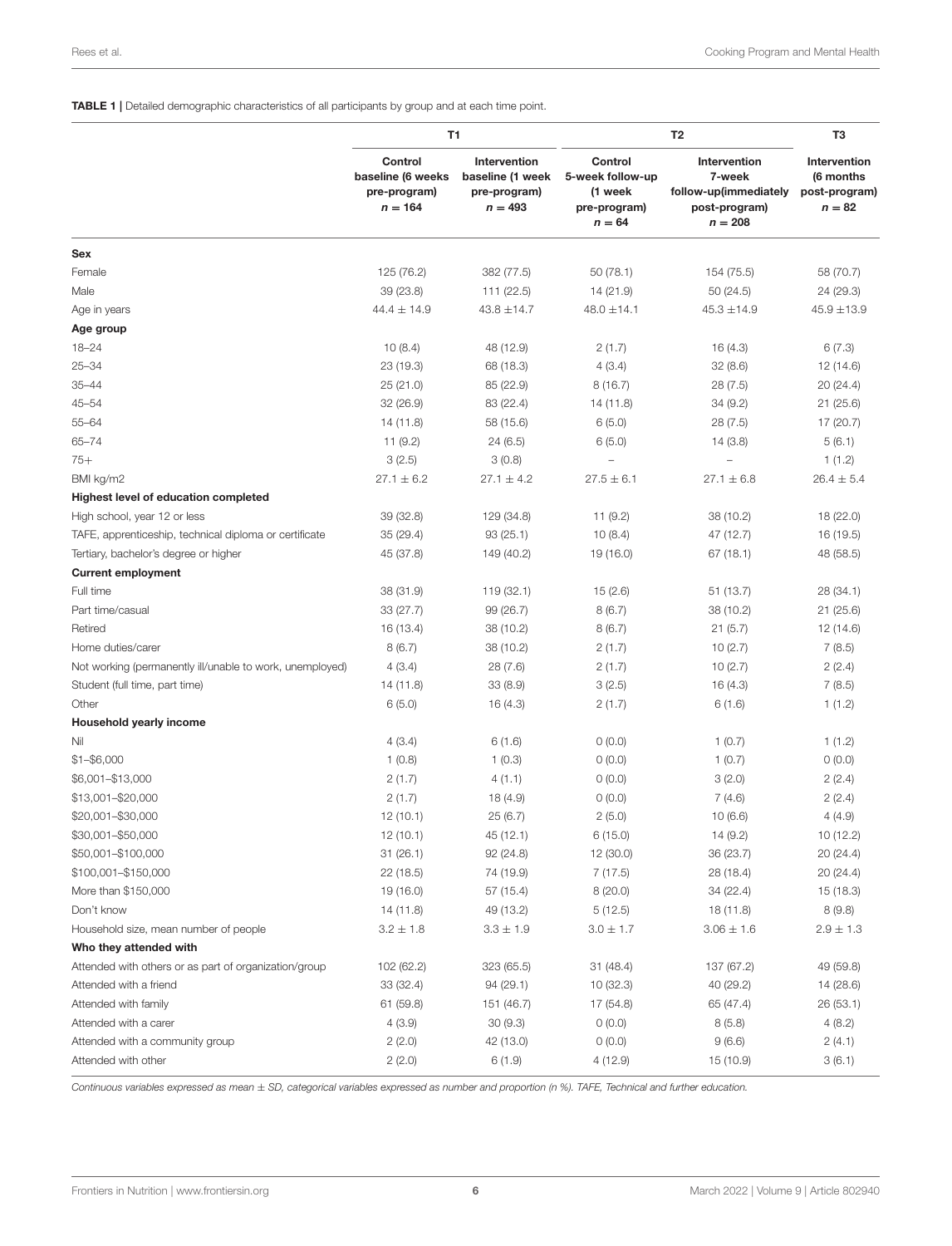| Cooking confidence<br>components <sup>2</sup>                      |                      | Interaction effect                                |                 | Control Group (n =55)        |                                      |                                  |                 | Intervention Group $(n = 176)$ |                                  |                                  |
|--------------------------------------------------------------------|----------------------|---------------------------------------------------|-----------------|------------------------------|--------------------------------------|----------------------------------|-----------------|--------------------------------|----------------------------------|----------------------------------|
|                                                                    | p-value <sup>3</sup> | Effect size <sup>4</sup><br>$(n_{{\mathbb D}}^2)$ | mean (SE)<br>5  | mean (SE)<br>CT <sub>2</sub> | mean (SE)<br>$(CT2 - CT1)$<br>Change | Post-hoc<br>p value <sup>3</sup> | mean (SE)<br>Ě  | mean (SE)<br>Γ2                | mean (SE)<br>Change<br>$(T2-T1)$ | Post-hoc<br>p-value <sup>3</sup> |
| Confidence about being able to<br>cook from basic ingredients      | $-0.001**$           | (0.12)<br>large effect                            | 3.61 (0.16)     | 3.66(0.12)                   | 0.05(0.13)                           | 0.652                            | 3.54(0.10)      | 4.36 (0.08)                    | 0.82(0.08)                       | $< 0.001**$                      |
| Confidence about following a<br>simple recipe                      | $0.004**$            | Small-medium<br>effect (0.04)                     | 4.00 (0.13)     | 4.23 (0.10)                  | 0.23(0.11)                           | $0.036*$                         | 4.03 (0.08)     | (0.06)<br>4.61                 | 0.57(0.07)                       | $< 0.001**$                      |
| Confidence about preparing<br>and cooking new foods and<br>recipes | $-0.001**$           | medium effect<br>(0.07)                           | 3.43(0.16)      | 3.69 (0.16)                  | 0.26(0.14)                           | 0.070                            | 3.40(0.10)      | 4.29 (0.08)                    | 0.89(0.09)                       | $< 0.001**$                      |
| Confidence that was is cooked<br>will "turn out" well              | $-0.001**$           | medium effect<br>(0.07)                           | 3.21(0.15)      | 3.39(0.19)                   | 0.18(0.13)                           | 0.147                            | 3.27 (0.09)     | 3.98 (0.07)                    | 0.72(0.08)                       | $-0.001**$                       |
| Confidence about tasting foods<br>not eaten before                 | $0.004**$            | Small-medium<br>effect (0.04)                     | 3.77(0.16)      | 3.90(0.13)                   | 0.13(0.12)                           | 0.291                            | 3.58(0.10)      | 4.10 (0.08)                    | 0.52(0.08)                       | $< 0.001**$                      |
| Overall confidence score <sup>5</sup>                              | $-0.001**$           | (0.11)<br>large effect                            | 18.01<br>(0.62) | 18.87<br>(0.48)              | 0.86(0.50)                           | 0.069                            | 17.82<br>(0.38) | 21.34<br>(0.30)                | 3.52(0.29)                       | $< 0.001**$                      |

#### Cooking Confidence

For the intervention group, each of the individual components and the overall score for cooking confidence significantly improved over time whilst no change was observed in the control group, excepting cooking confidence in following a recipe. In this instance, an improvement was observed in the control group as well, however, it was not to the level of improvement observed in the intervention group (**[Table 2](#page-8-0)**). Furthermore, for all five confidence questions, the improvements observed in the intervention group at T2 were maintained at T3 (**[Supplementary Material Additional File 4](#page-13-11)**). In stratified analyses a significant difference between confidence gains T1 to T2 were observed between sexes ( $p = 0.021$ ) but not between levels of education ( $p = 0.143$ ) nor income ( $p = 0.466$ ). At T1, female participants were more confident about cooking than males ( $p < 0.01$ ), but at T2 both genders were equally confident about their cooking skills and ability to follow a simple recipe (p = 0.39) (**[Supplementary Material Additional File 4](#page-13-11)**).

#### Dietary Behavior

Results for the secondary outcome measures examined between the control and intervention groups over time are displayed in **[Table 3](#page-10-0)** and **[Supplementary Material Additional File 5](#page-13-11)**.

#### Cooking Enjoyment, Satisfaction and Ability

Participants in the intervention group reported an increase in their enjoyment of cooking generally and cooking for others post-program that was sustained over 6 months and was not observed for the control group (**[Table 3](#page-10-0)**; **[Supplementary Material Additional File 4](#page-13-11)**). There were similar results for cooking satisfaction, frequency of cooking a main meal from basic ingredients and the ability to do so in 30 min. For all three outcomes, there were significant improvements reported by those in the intervention group that were not found in the control group and all were maintained at 6-month follow-up (**[Table 3](#page-10-0)**; **[Supplementary Material Additional File 4](#page-13-11)**). Participants' responses to whether they thought their lifestyle prevented their ability to eat healthily and whether they found it easy to change their eating habits also saw positive gains for the intervention group post-program. For both outcomes, the improvement was sustained after 6 months and was not observed for participants in the control group (**[Table 3](#page-10-0)**; **[Supplementary Material Additional File 4](#page-13-11)**).

#### Healthy Eating and Food Expenditure

No significant differences were observed between the intervention and control group across the three measures of healthy eating; intake of vegetables, intake of fruit, and consumption of take away/fast foods (**[Supplementary Material Additional File 5](#page-13-11)**). On average, both groups reported consuming 2–3 serves of vegetables per day and 1–2 serves of fruit per day and this did not change from T1 to T2. Participants from both groups, consumed takeaway food 4–6 times a month on average at each time-point they were surveyed (**[Supplementary Material Additional File 5](#page-13-11)**). No significant change in household spending habits was observed. At the outset, both groups spent ∼\$100–200 per week on total food and drinks

all" to 5 = "Extremely confident".

<span id="page-8-0"></span> $all''$  to  $5 =$  "Extremely confident".

4Partial eta squared effect size ranges: small effect = 0.00–0.01; medium effect = 0.01–0.06; large effect = 0.06–0.14.

5Sum of five confidence question responses provided on a 5-point Likert scale ranging from 1 = "Not confident at

 $\vec{a}$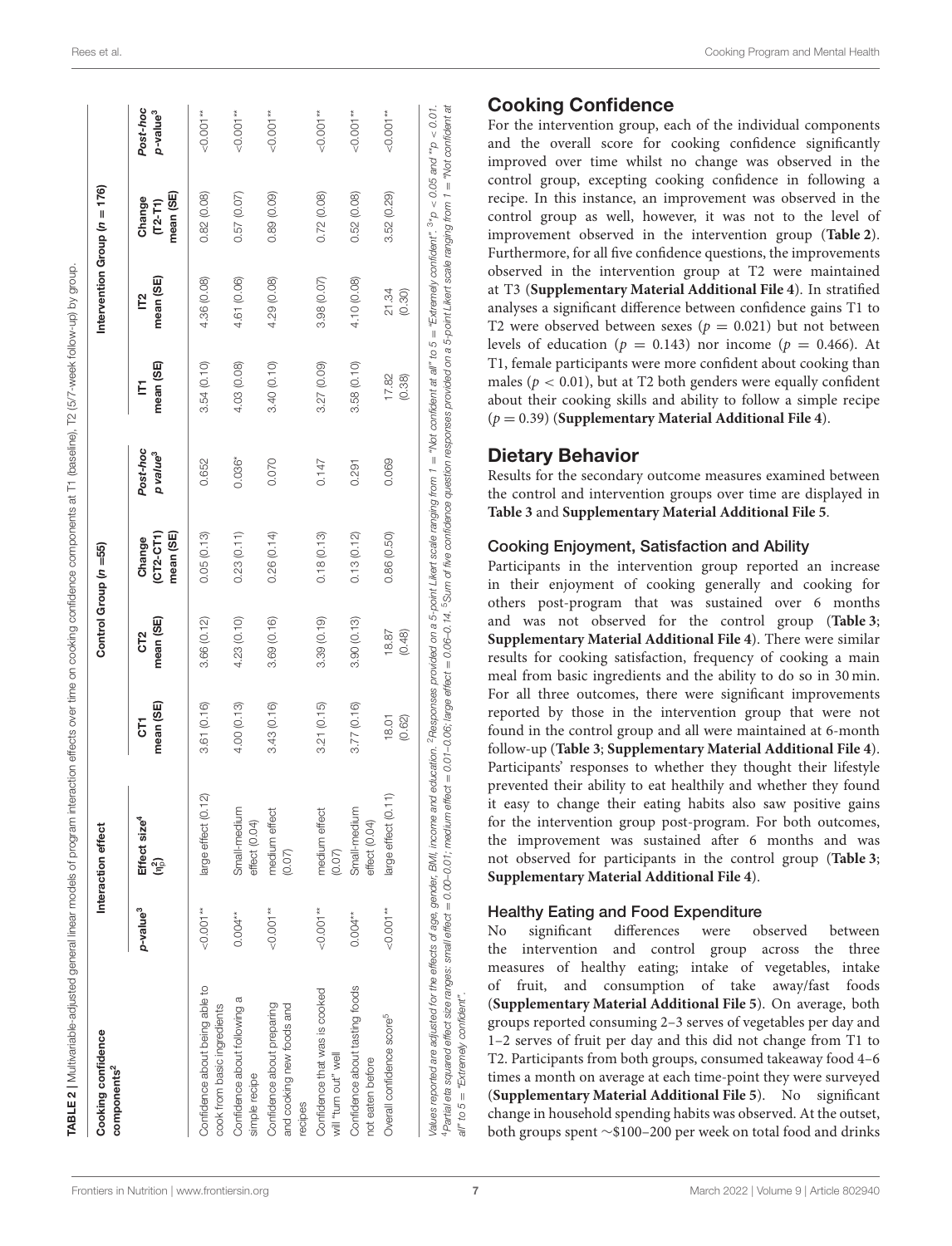per household. Across the groups, the total household spend on fruit and vegetables, on average, was between \$20 and \$50 per week and between \$10 and \$40 per week on take away/fast foods. No significant changes were observed at 6-month follow-up (**[Supplementary Material Additional File 5](#page-13-11)**).

#### Social Connectedness

For the three measures of social connectedness around cooking and eating, responses for both groups at T1 and T2 were not significantly different. Overall, participants ate their evening meal with others in their household ∼2–4 times per week. Across both groups, dinner was eaten in front of the TV on average twice per week and sitting at a dinner table on average 2–3 times per week. No significant changes were observed at 6-month follow-up (**[Supplementary Material Additional File 5](#page-13-11)**).

#### Attitudes and Beliefs

The program did not significantly affect participants' attitudes and beliefs surrounding acquisition and consumption of fruit and vegetables. Overall, participants in both groups reported a moderate agreement about eating enough fruit and vegetables; had a moderate to strong agreement that vegetables can be made tasty; and that fruit and vegetables are cheaper in season. No significant changes in these components were observed for either group at 6-month follow-up (**[Supplementary Material Additional File 5](#page-13-11)**). Similar results were observed for responses regarding the affordability of a healthy meal, including meal preparation from low-cost ingredients and affordability of purchasing more fruit and vegetables. Pre- and post-program, both groups somewhat agreed with the statements regarding beliefs about meal preparation from basic low-cost ingredients and economic constraints to buying more fruit and vegetables (**[Supplementary Material Additional File 5](#page-13-11)**).

#### General and Mental Health and Wellbeing

In the intervention group, participants' self-reported general health, GSE, mental health (WEBMWS) and subjective vitality (SVS) all significantly improved post-program (**[Table 3](#page-10-0)**), whilst no significant changes for any of the tests were observed in the control group. At baseline, 32% of participants in the control group and 34% in the intervention group had MCS scores below the Australian population average [\(47\)](#page-14-28). At T2 for the intervention group there were 8% fewer participants with <47 MCS scores which was a significant improvement (**[Table 3](#page-10-0)**). The control group experienced a 2% decrease in those with below population average MCS score at T2 and therefore the between group difference was not significant (**[Table 3](#page-10-0)**). For all mental health and wellbeing measures there were no significant changes observed at T3, therefore all improvements were sustained over 6 months (**[Supplementary Material Additional File 4](#page-13-11)**).

#### Nutrition Knowledge

Unadjusted results for the program's effect on self-reported nutrition knowledge demonstrated no significant difference within groups, or over time. At T1, combined averages for correct answers to the three questions regarding salt, fat and sugar were 80% for all; 83% for the control group; and 78% for the intervention group. At T2, they were 82% for all; 80% for the control group; and 82% for the intervention group (**[Supplementary Material Additional File 2](#page-13-11)**).

## **DISCUSSION**

This study found that all five components of cooking confidence increased for participants in the intervention group compared to the control group. Post-program (T2) the participants reported increased confidence in preparing and cooking a main meal from basic ingredients; following a recipe; and tasting new foods, that were sustained over the ensuing 6 months. Previous programs in other Australian jurisdictions that have implemented the JMOF program, in either a fixed or mobile kitchen mode, had similar findings [\(62,](#page-15-8) [74\)](#page-15-19).

It has been suggested that where program implementation includes learning through observation, interaction and reflection, confidence is more likely to be fostered [\(50,](#page-14-31) [84,](#page-15-29) [85\)](#page-15-30). Furthermore, it is understood that to achieve the best outcomes for improving knowledge and initiating behavior change, the individual should actively participate in the experience. During which, they should be provided with the skills to undertake the experience, have the opportunity to innovate and should reflect on it afterwards [\(54,](#page-15-1) [84\)](#page-15-29). The JMOF program's positive effect on cooking confidence may be due to the program's scaffolded design and deliberate practical application of cooking skills to daily lives [\(86\)](#page-15-31) and may also have provided the impetus to engage with the program initially. Moreover, the program's experiential learning model [\(84\)](#page-15-29) resulted in positive outcomes for the ability to overcome lifestyle barriers to healthy eating such as lack of confidence and satisfaction around cooking. Evidence suggests that increased self-efficacy about being able to create a healthy meal from scratch may have a positive influence over dietary habits about cooking meals from basic ingredients [\(8,](#page-13-6) [13\)](#page-13-8). These findings highlight the value of building cooking confidence to enable the use of basic ingredients, which could foster healthier eating habits and reduce the need to rely on highly processed foods in home cooking [\(10,](#page-13-7) [54,](#page-15-1) [87\)](#page-15-32). Ideally, to support this premise, we should have observed improvements in healthy eating. However, the study was limited by the basic data collected regarding habits surrounding fruit and vegetable acquisition and consumption and frequency of fastfood/takeaway meals (4 questions covering fruit, vegetables and fast-foods/take-away), which for this study determined healthy eating. We did not detect a significant change in these habits postprogram. As change to dietary behavior is an important outcome for food literacy cooking programs [\(8\)](#page-13-6), future analysis of the broader ECU study will investigate the effects of the program on dietary intake in greater detail in conjunction with dietary and gut biomarkers [\(68\)](#page-15-13). It is now well-known that diet is a major factor in gut microbiome balance and can considerably influence ensuing interactions with host health [\(19,](#page-14-4) [88\)](#page-15-33). Western diets, low in FV and DF and high in discretionary foods, can have a detrimental effect on gut microbiome composition that is associated with poorer mental and physical health [\(31,](#page-14-32) [89–](#page-15-34)[92\)](#page-15-35). The broader study will explore the relationship between cooking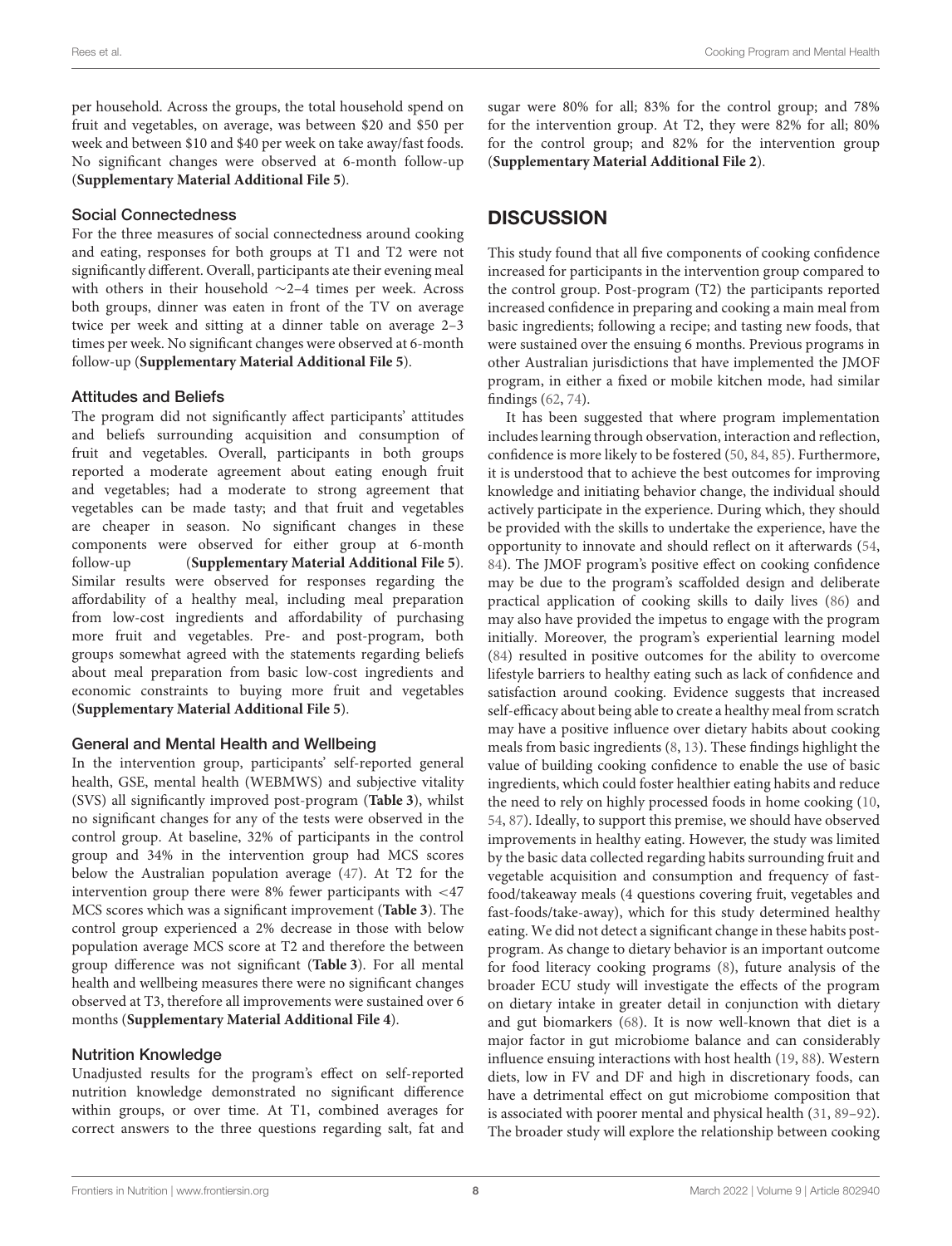<span id="page-10-0"></span>

| Secondary outcome<br><b>Interaction effect</b><br>measure                                                                      |                        |                               | Control Group ( $n = 55$ )   |                              |                                    | Intervention Group ( $n = 176$ ) |                              |                              |                                  |                        |
|--------------------------------------------------------------------------------------------------------------------------------|------------------------|-------------------------------|------------------------------|------------------------------|------------------------------------|----------------------------------|------------------------------|------------------------------|----------------------------------|------------------------|
|                                                                                                                                | $p$ value <sup>1</sup> | Effect size $2$<br>$(n_p^2)$  | CT <sub>1</sub><br>mean (SE) | CT <sub>2</sub><br>mean (SE) | Change<br>$(CT2-CT1)$<br>mean (SE) | Post-hoc<br>p-value              | IT <sub>1</sub><br>mean (SE) | IT <sub>2</sub><br>mean (SE) | Change<br>$(T2-T1)$<br>mean (SE) | Post-hoc<br>$p$ -value |
| Healthy cooking <sup>3</sup> In a typical<br>week, how often do you<br>prepare and cook a main meal<br>from basic ingredients? | $0.012*$               | Small-medium<br>effect (0.03) | 4.21(0.17)                   | 4.29(0.15)                   | 0.05(0.12)                         | 0.704                            | 4.18(0.10)                   | 4.56(0.09)                   | 0.38(0.08)                       | ${<}0.001**$           |
| Attitudes and beliefs regarding<br>healthy eating <sup>4</sup><br>a) I find it easy to change my<br>eating habits              | $0.010*$               | Small-medium<br>effect (0.03) | 2.52(0.12)                   | 2.53(0.10)                   | 0.01(0.10)                         | 0.883                            | 2.52(0.07)                   | 2.80(0.06)                   | 0.28(0.06)                       | ${<}0.001**$           |
| b) My lifestyle prevents me<br>eating a healthy diet                                                                           | $0.047*$               | Small effect (0.02)           | 3.10(0.11)                   | 3.05(0.10)                   | $-0.04$<br>(0.12)                  | 0.703                            | 3.24(0.07)                   | 3.44.<br>(0.06)              | 0.20(0.07)                       | $0.005**$              |
| e) I can create a healthy meal<br>from scratch in 30 min                                                                       | $0.017*$               | Small-medium<br>effect (0.03) | 2.81(0.13)                   | 3.03(0.11)                   | 0.22(0.12)                         | 0.063                            | 2.77(0.08)                   | 3.29(0.07)                   | 0.53(0.07)                       | $< 0.001**$            |
| f) I enjoy cooking                                                                                                             | $< 0.001**$            | Medium effect<br>(0.06)       | 3.22(0.14)                   | 3.10(0.12)                   | $-0.12$<br>(0.09)                  | 0.152                            | 3.08(0.09)                   | 3.30(0.07)                   | 0.22(0.05)                       | $< 0.001**$            |
| g) I enjoy cooking for others                                                                                                  | ${<}0.001**$           | Medium effect<br>(0.05)       | 3.13(0.14)                   | 3.05(0.12)                   | $-0.08$<br>(0.09)                  | 0.395                            | 3.00(0.08)                   | 3.27(0.07)                   | 0.28(0.06)                       | ${<}0.001**$           |
| h) I get a lot of satisfaction from<br>cooking my meals                                                                        | $0.007**$              | Small-medium<br>effect (0.03) | 3.05(0.14)                   | 3.10(0.11)                   | 0.052<br>(0.10)                    | 0.584                            | 2.97(0.08)                   | 3.30(0.07)                   | 0.33(0.06)                       | ${<}0.001**$           |
| GSE <sup>5</sup>                                                                                                               | Not<br>significant     |                               | 31.9(0.85)                   | 32.3(0.79)                   | 0.38(0.55)                         | 0.492                            | 32.4(0.52)                   | 33.5(0.48)                   | 1.11(0.34)                       | $0.001*$               |
| General health <sup>6</sup><br>In general, how do you feel<br>about your health?                                               | $0.022*$               | Small effect (0.02)           | 3.06(0.12)                   | 3.10(0.13)                   | 0.04(0.12)                         | 0.726                            | 3.10(0.08)                   | 2.84(0.08)                   | $-0.26$<br>(0.08)                | $< 0.001**$            |
| SF-12 MCS score <sup>7</sup>                                                                                                   | $0.033*$               | small effect (0.02)           | 49.7(1.4)                    | 48.2(1.4)                    | $-1.53$<br>(1.08)                  | 0.158                            | 49.6 (0.88)                  | 50.6 (0.88)                  | 0.94(0.67)                       | 0.158                  |
| Subjective vitality scale total                                                                                                | $0.034*$               | small effect (0.02)           | 26.3(1.2)                    | 26.7(1.1)                    | 0.43(0.73)                         | 0.560                            | 26.2 (0.71)                  | 28.3 (0.70)                  | 2.09(0.45)                       | ${<}0.001**$           |
| WEMWBS <sup>8</sup>                                                                                                            | Not<br>significant     |                               | 50.49<br>(1.24)              | 50.47<br>(1.30)              | $-0.02$<br>(0.92)                  | 0.981                            | 50.50<br>(0.76)              | 52.08<br>(0.80)              | 1.58(0.56)                       | $0.005**$              |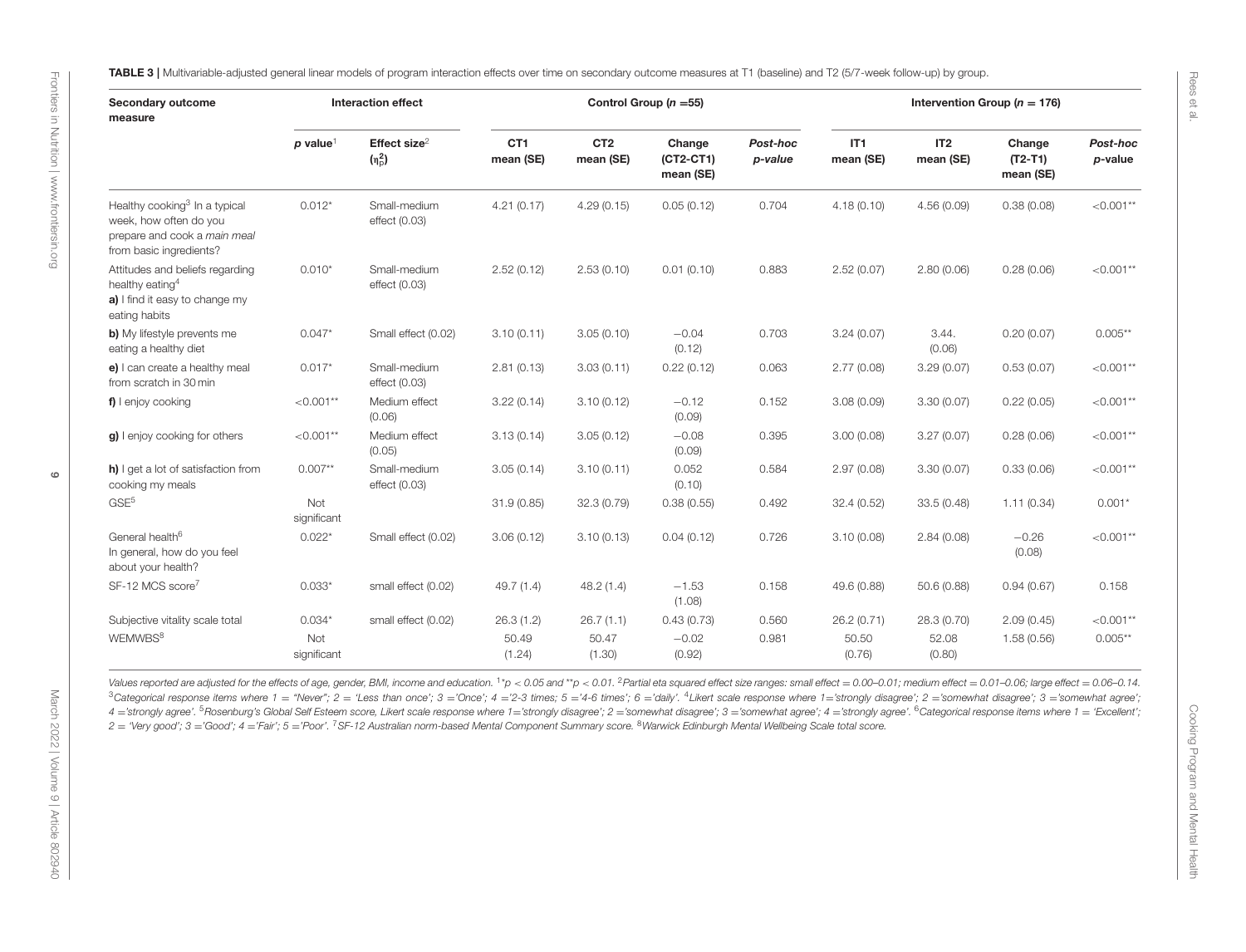confidence, diet quality and the gut microbiome by looking at diet and gut biomarkers that are implicated in mental health via healthy signaling through the gut-brain axis.

Some research has found there is a correlation between education status and food literacy, such that those with higher education are more likely to be food literate, have a greater access to food and a higher quality of diet [\(65,](#page-15-36) [93\)](#page-15-37). However, Wolfson et al. reported that higher education, higher income and urban living were the leading factors associated with less frequent home cooking [\(94\)](#page-15-38). We found no significant differences between participants with high school or lower education (36%) and those with some form of tertiary education, for gains in cooking ability and cooking confidence. Similar results have been reported in other cooking program studies [\(48\)](#page-14-29). Worsley et al. [\(95\)](#page-15-39) found that socio-demographic factors such as education did not predict who wanted to learn to cook and that social influences were more significant. The commonality of a desire to be able to create a healthy meal from inexpensive basic ingredients in a short space of time was the main driver [\(95\)](#page-15-39). This raises speculation over whether education is the strong predictor of food literacy as once thought, or that the opportunity to participate in learning experiences has a more profound influence [\(96,](#page-16-0) [97\)](#page-16-1). In Australia, the education curriculum includes cooking and nutrition education in primary and secondary schools as part of the Health and Physical Learning (HPE) area [\(98\)](#page-16-2). However, although valued as highly as subjects in health, physical education and digital technology, by students and parents alike, this is limited and variable across schools [\(99,](#page-16-3) [100\)](#page-16-4). It is a mandated learning area, yet the delivery of these curriculumbased activities is linked to teacher expertise and confidence with teaching cooking and nutrition [\(99,](#page-16-3) [100\)](#page-16-4). Regardless, the literature states that higher food literacy is an important predictor for healthy dietary intake [\(101\)](#page-16-5), and in a longitudinal study, Dutch researchers found those with adequate cooking skills in emerging adulthood had greater likelihood of frequent fruit and vegetable intake and fewer barriers to healthy food preparation 10 years later [\(102\)](#page-16-6).

Nearly two-thirds of the participants in this study were overweight or obese and an obesogenic environment has been linked to dieting, gender and self-esteem that is particularly enhanced during adolescence [\(103–](#page-16-7)[106\)](#page-16-8). Although we found no difference in confidence gains between participants who were a healthy weight and those who were overweight or obese, there were significant improvements for self-reported mental health and wellbeing that were observed in the intervention group post-program but not in the control group. The link between mental health and obesity has been well-studied [\(107,](#page-16-9) [108\)](#page-16-10) with findings showing that those with better mental health have greater self-efficacy to manage their weight and adopt a healthier lifestyle [\(109\)](#page-16-11). There is also evidence that social connectedness is supportive of public mental health [\(110\)](#page-16-12), whereas lower food literacy and unhealthy dietary patterns are associated with poor mental health and wellbeing [\(20\)](#page-14-10). Although no change was observed for habitual weekly consumption of fruit and vegetables; take-away meals; or to social connectedness surrounding mealtimes, the positive outcomes for mental health could be attributed to the improvements in cooking confidence, satisfaction and self-efficacy surrounding plan, manage and select domains of food literacy. These improvements may also be due act of participating in a group activity which has been shown to benefit psychosocial outcomes [\(111\)](#page-16-13). In both groups, two-thirds of participants attended the program as part of a group or with others and this may explain why there were no significant changes to questions surrounding socialconnectedness. A recent Canadian study exploring food literacy amongst youths involved in a food literacy school kitchen garden program, found participation in the program resulted in positive outcomes for mental health and wellbeing [\(97\)](#page-16-1). The youths acknowledged improvements in their social health due to engagement and activity with others [\(97\)](#page-16-1). The experience of growing the food and being in nature led to improvements in their physical health and a greater interest in eating healthily [\(97\)](#page-16-1). In consideration of COVID-19, social distancing, on-line delivery over face-to-face learning platforms and the related rise in mental health conditions, the need to focus on social connectedness is ever more important [\(111\)](#page-16-13).

In a further exploration of differences between genders, our study found that male participants experienced greater gains in cooking confidence than their female counterparts. Most households possess a food "gatekeeper" who is the primary person responsible for planning, purchasing and cooking meals for the household [\(57\)](#page-15-4). The confidence of the gatekeeper plays a critical role in how healthy the food environment is within the home [\(57,](#page-15-4) [112\)](#page-16-14). The traditional role of women as gatekeepers has shifted in recent years, due partly to an increase in women entering the workforce and also to changes in the economy [\(112,](#page-16-14) [113\)](#page-16-15). However, a recent global study comparing frequency of cooking at home between genders, found that cooking at home is still a highly gendered task [\(94\)](#page-15-38). Australian females cooked an evening meal 4–5 times per week where males cooked only 2–3 times [\(94\)](#page-15-38) which the literature suggests may be associated with a lack of cooking confidence [\(57\)](#page-15-4). In our study at the commencement of the program, the female participants ( $n =$ 77%) were more confident about cooking than males ( $n =$ 23%). By the end of the program, however, both genders had equal confidence about their cooking skills and recipe use. The experiential learning model underpinning this program's design plus the convivial group setting, may have contributed to changes in attitude toward the kitchen environment that was more emphasized in those with lower pre-program confidence [\(55\)](#page-15-2). These changes could support change to the household food environment by reducing the gender bias and leading to more frequent home cooking by males in the home [\(10,](#page-13-7) [94,](#page-15-38) [114\)](#page-16-16). This in turn may help to overcome the barriers presented by lack of "knowing how to cook" and the imposing influence of time constraints [\(56,](#page-15-3) [57\)](#page-15-4).

#### Limitations

Defining cooking confidence is not straightforward and measuring self-reported cooking confidence can be contentious as it could be interpreted as the ability to follow a recipe; measure and prepare ingredients; or as the ability to use a variety of different cooking methods [\(8\)](#page-13-6). Furthermore, the use of self-report measures, such as those included in the LAB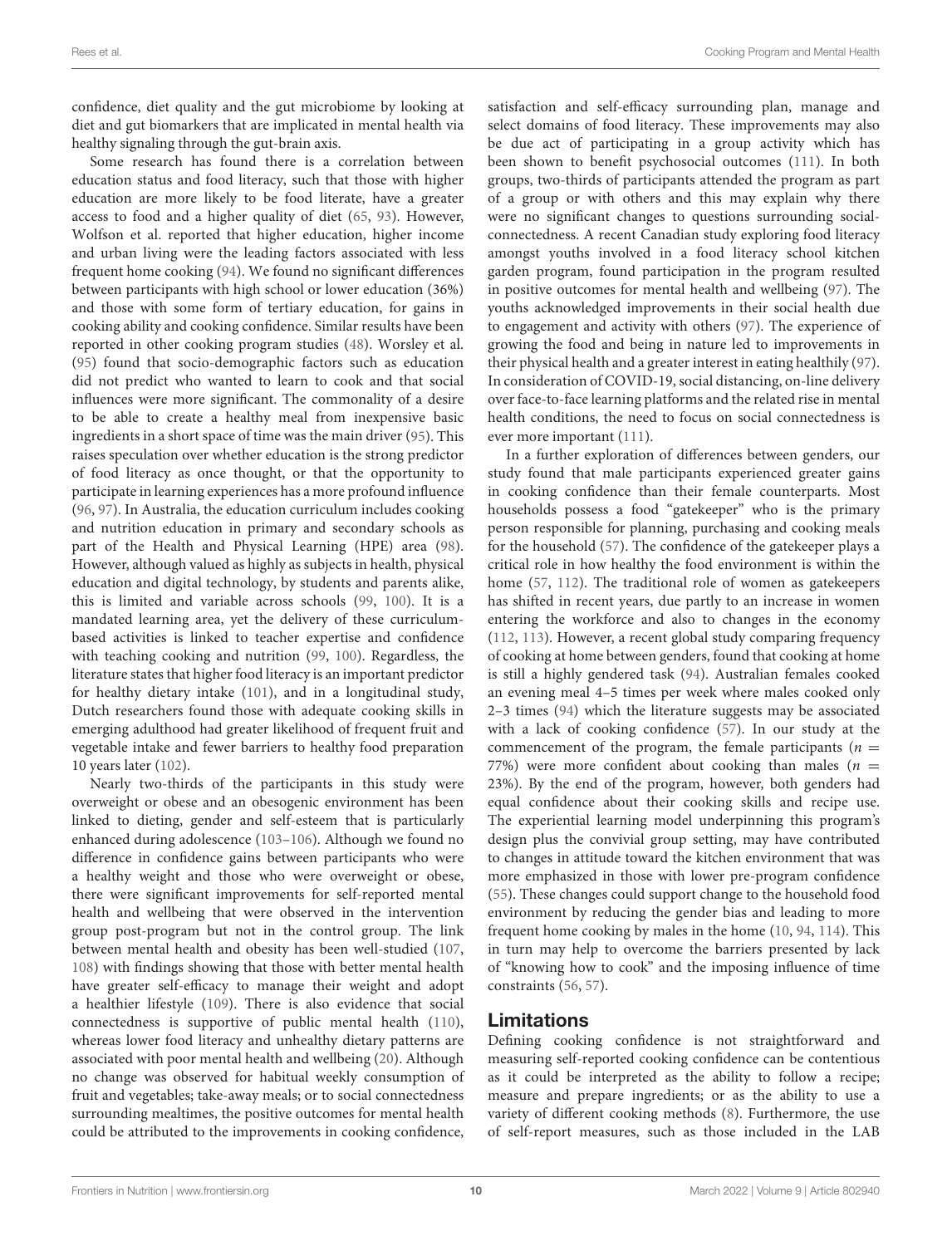survey, is subject to bias such as social desirability bias [\(50,](#page-14-31) [115\)](#page-16-17). Similarly, our study may have been limited by sampling bias due to the over-representation of those with pre-existing higher than average cooking confidence, greater interest in food and nutrition and motivation toward healthy cooking and eating. Thus, the sensitivity of the tools to demonstrate the program efficacy may be impacted by a ceiling effect [\(116\)](#page-16-18). Wallace et al. [\(117\)](#page-16-19) suggest that those who enroll in cooking programs, do so because they recognize the importance of nutrition as a modifiable factor in the maintenance of health and essential for the prevention of chronic disease. This type of bias has been raised as a criticism of food-literacy cooking interventions [\(53,](#page-15-0) [117,](#page-16-19) [118\)](#page-16-20). In our study, social-desirability bias may also have contributed to the above-average responses for questions surrounding healthy eating; healthy cooking; weekly food shopping spending habits; social-connectedness around food; and nutrition knowledge. This could explain the lack of intervention effect and no between-group differences. Due to the online nature of the LAB survey, the attrition rate at T3 was relatively high (16%) so that the final sample of complete cases may be biased and therefore generalisability of the findings is cautioned. However, the 6-month results for sustainability of program effect were similar to those for earlier evaluations even though in these studies the follow-up rates were higher [31% in Ipswich [\(62\)](#page-15-8) and 27% in Victoria [\(73\)](#page-15-18)]. In our study, the ratio of control to intervention participants and the sample size were both lower than reported previously. In addition, due to the program logistics, it was only feasible to run a 5-week control period and a 7-week intervention period that was different to those for earlier studies and may present a limitation. The timeline for each class and the duration of the mobile kitchen's visit to each location was determined by TGF and therefore beyond our control. In some instances, there were delays in course promotion that meant a shorter lead-up time, which reduced the number of registrants available for both control and intervention group recruitment. Implementation of programs such as these are demanding; logistically, economically and physically; yet the broad-reaching, potential benefits of increasing cooking skills and cooking confidence within the community are evident [\(119\)](#page-16-21). The typical demographic characteristics of the participants may have been skewed by the fact that the mobile kitchen was situated at the same university campus 6 times out of the 16 and in this location, recruitment may have reached saturation point.

Final limitations may have been due to the waitlist control. Concerns have been raised that this type of study design can lead to over-estimated intervention effects [\(120\)](#page-16-22). Even though the control participants in our study, did not go on to become intervention participants due to time restraints, the situations where outcomes were experienced by both the control and the intervention group may be explained by the Stages of Change theory [\(121\)](#page-16-23). Control group participants selected from the waitlist had committed to the program and in doing so, instigated behavior change and moved from pre-contemplation to change/action stage by the act of registering and had, therefore, already shifted behavior [\(117\)](#page-16-19). Similar findings were reported in the previous Ipswich evaluation where a positive change within both groups was also observed [\(74\)](#page-15-19).

### **Strengths**

The significant improvements that were observed in perceived general health, mental health and subjective vitality as a result of participation are the important findings from this study. They suggest a tentative link between cooking confidence and satisfaction around cooking, and mental health benefits. We also found that as a result of participation in this scaffolded, experiential program, all participants experienced significant gains in cooking confidence and through sensitivity analyses we found these gains were greater for males than females. Further, the positive outcomes observed for the intervention group were maintained for 6 months post program. Cooking satisfaction, enjoyment and ability, that have been associated with healthier eating behaviors, were all improved for intervention participants in our study. The lack of intervention effect for fruit and vegetable consumption, nutrition knowledge, healthy eating and expenditure, highlight the importance of targeting future cooking education sessions at population groups that will experience the greatest gains. Begley et al. [\(53\)](#page-15-0) express the importance of looking beyond dietary behavior change when investigating the benefits of a food literacy cooking program such as this one. The mixed results of this investigation contribute to the growing evidence required to create effective programs in the future [\(53\)](#page-15-0).

## **CONCLUSIONS**

The positive findings surrounding mental health, subjective vitality and general health observed in this study are encouraging. Whether these improvements were due to improved cooking confidence or being involved in a group activity cannot be determined here, regardless the findings merit further research into the potential to include food literacy cooking interventions as a preventive measure for population mental health programs. To overcome current issues raised by the global pandemic, this could be achieved via digital translation. This was demonstrated by a recent bi-centre randomized controlled trial where delivery of a culinary coaching telemedicine program was found to be an effective intervention for teaching home cooking skills that improved participant wellbeing [\(122\)](#page-16-24).

The case for targeting improved diet quality in the population as a preventive strategy to halt or slow the rise in poor mental health, obesity and other metabolic health disorders has been reinforced by the findings [\(35,](#page-14-15) [123\)](#page-16-25). However, implementation research is needed to ensure that outcomes are a true reflection of an individual's food environment. Future programs should continue to prioritize the barriers to healthy eating such as time restrictions, and place greater emphasis on the value of healthy eating/avoidance of ultra-processed convenience foods over quick and easy home-cooked meals [\(96,](#page-16-0) [119,](#page-16-21) [124\)](#page-16-26). To increase the long-term benefits of these programs, when planning interventions, it is recommended that elements from a sustainability framework should be included, similar to those recommended by Whelan et al. [\(125\)](#page-16-27). In addition, to help promote translation of skills into everyday behaviors, skills interventions that have proved to be successful have included either a weekly session with a dietitian or qualified nutritionist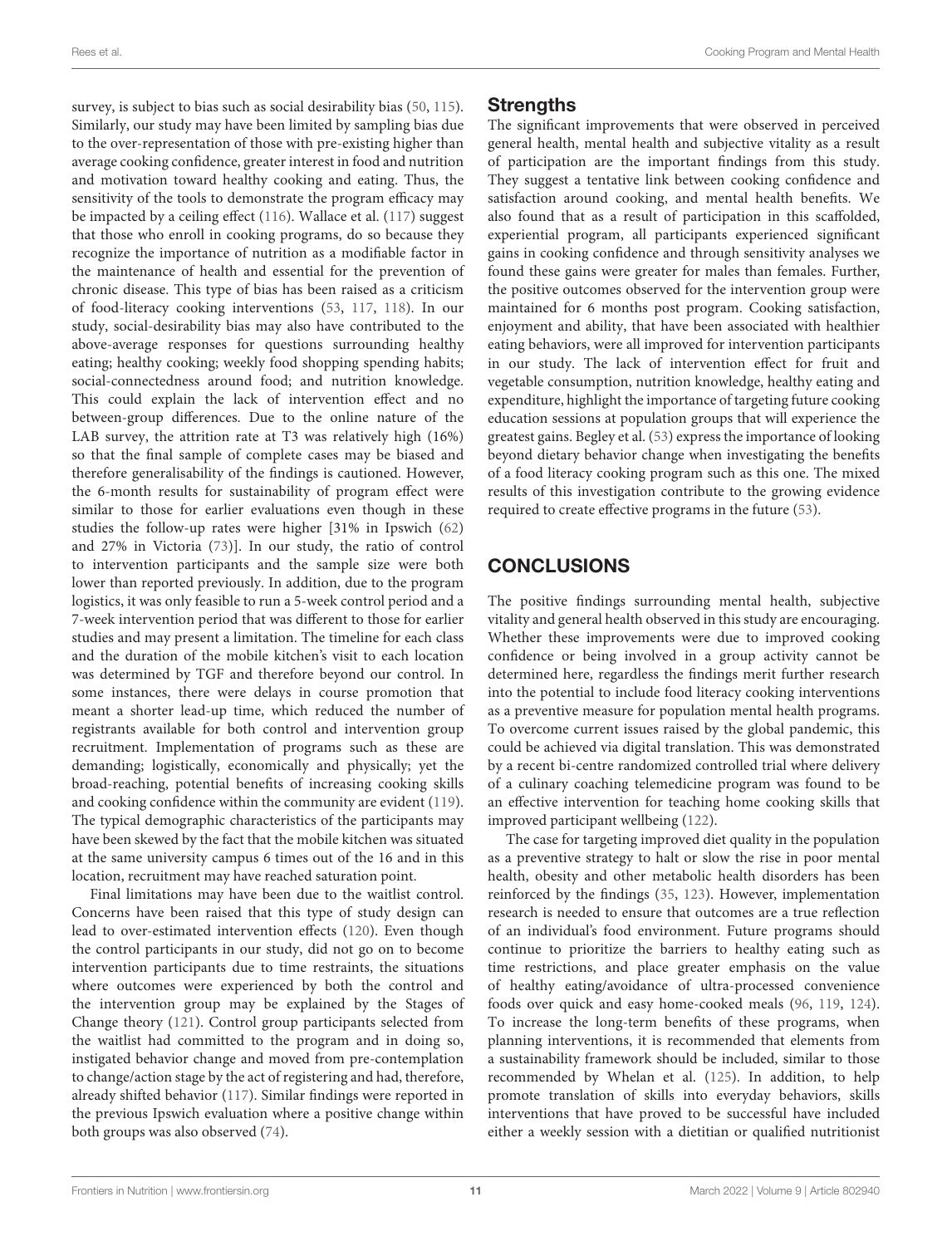[\(64,](#page-15-10) [119\)](#page-16-21), or an information session on the gut microbiome and the importance of gut health [\(126\)](#page-16-28). These education sessions should provide an explanation of why fresh whole foods are better than processed convenience foods, for both physical and mental health [\(49,](#page-14-30) [99\)](#page-16-3). Moreover, if these topics are introduced during schooling, it may help to overcome some of the barriers faced in later life and provide a sound knowledge base from which to navigate the quantities of misinformation that flood social media. Other programs that have led to success include participation in community garden schemes with an additional component of cooking one's own produce [\(97\)](#page-16-1). Finally, to support effective translation and uptake of the more relevant findings and ensure greater impact in the community, research should be linked to key governmental directives.

## DATA AVAILABILITY STATEMENT

The raw data supporting the conclusions of this article will be made available by the authors, without undue reservation.

## ETHICS STATEMENT

The studies involving human participants were reviewed and approved by Edith Cowan University Human Research Ethics Committee. The patients/participants provided their written informed consent to participate in this study.

## AUTHOR CONTRIBUTIONS

AD, RS, CC, MB, and RN contributed to the conception and design of the study. JR, SB, and AD were responsible for

## **REFERENCES**

- <span id="page-13-0"></span>1. Cahill E. A Rapid Review of Australia's Food Culture. (2020). Available online at: [https://www.health.gov.au/resources/publications/a-rapid-review-of](https://www.health.gov.au/resources/publications/a-rapid-review-of-australias-food-culture)[australias-food-culture](https://www.health.gov.au/resources/publications/a-rapid-review-of-australias-food-culture) (accessed February 24, 2022).
- <span id="page-13-1"></span>2. Senate Select Obesity Committee. Obesity Epidemic in Australia. Final Report. Canberra: Commonwealth of Australia (2018).
- <span id="page-13-2"></span>3. Sarris J, Logan AC, Akbaraly TN, Paul Amminger G, Balanza-Martinez V, Freeman MP, et al. International society for nutritional psychiatry research consensus position statement: nutritional medicine in modern psychiatry. World Psychiatry. [\(2015\) 14:370–1. doi: 10.1002/wps.](https://doi.org/10.1002/wps.20223) 20223
- <span id="page-13-3"></span>4. Ashton LM, Hutchesson MJ, Rollo ME, Morgan PJ, Collins CE. Motivators and barriers to engaging in healthy eating and physical activity. Am J Mens Health. (2017) 11:330–43. doi: [10.1177/1557988316680936](https://doi.org/10.1177/1557988316680936)
- 5. Stankevitz K, Dement J, Schoenfisch A, Joyner J, Clancy S, Stroo M, et al. Perceived barriers to healthy eating and physical activity among participants in a workplace obesity intervention. Am J Occup Environ Med. (2017) 59:746–51. doi: [10.1097/JOM.0000000000001092](https://doi.org/10.1097/JOM.0000000000001092)
- <span id="page-13-4"></span>6. Sallis JF, Glanz K. Physical activity and food environments: solutions to the obesity epidemic. Milbank Quart. (2009) 87:123–54. doi: [10.1111/j.1468-0009.2009.00550.x](https://doi.org/10.1111/j.1468-0009.2009.00550.x)
- <span id="page-13-5"></span>7. Marek L, Hobbs M, Wiki J, Kingham S, Campbell M. The good, the bad, and the environment: developing an area-based measure of access to healthpromoting and health-constraining environments in New Zealand. Int J Health Geographics. (2021) 20:16. doi: [10.1186/s12942-021-00269-x](https://doi.org/10.1186/s12942-021-00269-x)

implementation. SF and JLo provided statistical expertise. JR, SF, JLo, RS, JLe, CC, MB, SB, and AD contributed to refinement of the evaluation and the writing and editing of the manuscript. All authors have read and approved the manuscript.

# FUNDING

This research received no external funding from any agency in the public, commercial, or not-for-profit sectors. The study was self-supported by ECU, as the Major Partner – Western Australia, by providing funding to The Good Foundation for the provision of a Jamie's Ministry of Food Australia Mobile Kitchen at ECU campuses and other agreed Western Australian locations across a 3-year period. ECU also funded all utility costs associated with the program when held at ECU campuses, and the research study in its entirety. The salary of JLe is supported by a National Heart Foundation of Australia future leader fellowship (102817).

## ACKNOWLEDGMENTS

The authors of this manuscript acknowledge all the staff of The Good Foundation (including staff of the Mobile Kitchen WA) and ECU staff and student volunteers for assisting with data collection and implementation of the study, and to all participants who kindly offered their time to participate and complete the evaluation questionnaires.

## SUPPLEMENTARY MATERIAL

<span id="page-13-11"></span>The Supplementary Material for this article can be found [online at: https://www.frontiersin.org/articles/10.3389/fnut.2022.](https://www.frontiersin.org/articles/10.3389/fnut.2022.802940/full#supplementary-material) 802940/full#supplementary-material

- <span id="page-13-6"></span>8. Garcia AL, Reardon R, McDonald M, Vargas-Garcia EJ. Community interventions to improve cooking skills and their effects on confidence and eating behaviour. Curr Nutr Rep. (2016) 5:315–22. doi: [10.1007/s13668-016-0185-3](https://doi.org/10.1007/s13668-016-0185-3)
- 9. Blake CE, Wethington E, Farrell TJ, Bisogni CA, Devine CM. Behavioral contexts, food-choice coping strategies, and dietary quality of a multiethnic sample of employed parents. J Am Dietetic Assoc. (2011) 111:401– 7. doi: [10.1016/j.jada.2010.11.012](https://doi.org/10.1016/j.jada.2010.11.012)
- <span id="page-13-7"></span>10. Martins C, Andrade G, Oliveira M, Rauber F, Castro I, Couto M, et al. "Healthy", "usual" and "convenience" cooking practices patterns: How do they influence children's food consumption? Appetite. (2021) 158:105018. doi: [10.1016/j.appet.2020.105018](https://doi.org/10.1016/j.appet.2020.105018)
- <span id="page-13-9"></span>11. Horning M, Fulkerson JA, Friend S, Story M. Reasons parents buy prepackaged, processed meals: it is more complicated than "i don't have time". J Nutr Educ Behav. [\(2017\) 49:60–6.e1. doi: 10.1016/j.jneb.2016.](https://doi.org/10.1016/j.jneb.2016.08.012) 08.012
- <span id="page-13-10"></span>12. McGowan L, Pot GK, Stephen AM, Lavelle F, Spence M, Raats M, et al. The influence of socio-demographic, psychological and knowledge-related variables alongside perceived cooking and food skills abilities in the prediction of diet quality in adults: a nationally representative cross-sectional study. Int J Behav Nutr Phys Act. (2016) 13:111. doi: [10.1080/10408398.2015.1072495](https://doi.org/10.1080/10408398.2015.1072495)
- <span id="page-13-8"></span>13. Hollywood L, Surgenor D, Reicks M, McGowan L, Lavelle F, Spence M, et al. Identification of behaviour change techniques applied in interventions to improve cooking skills and food skills among adults. Crit Rev Food Sci Nutr. (2017) 58:00–00. doi: [10.1080/10408398.2017.1344613](https://doi.org/10.1080/10408398.2017.1344613)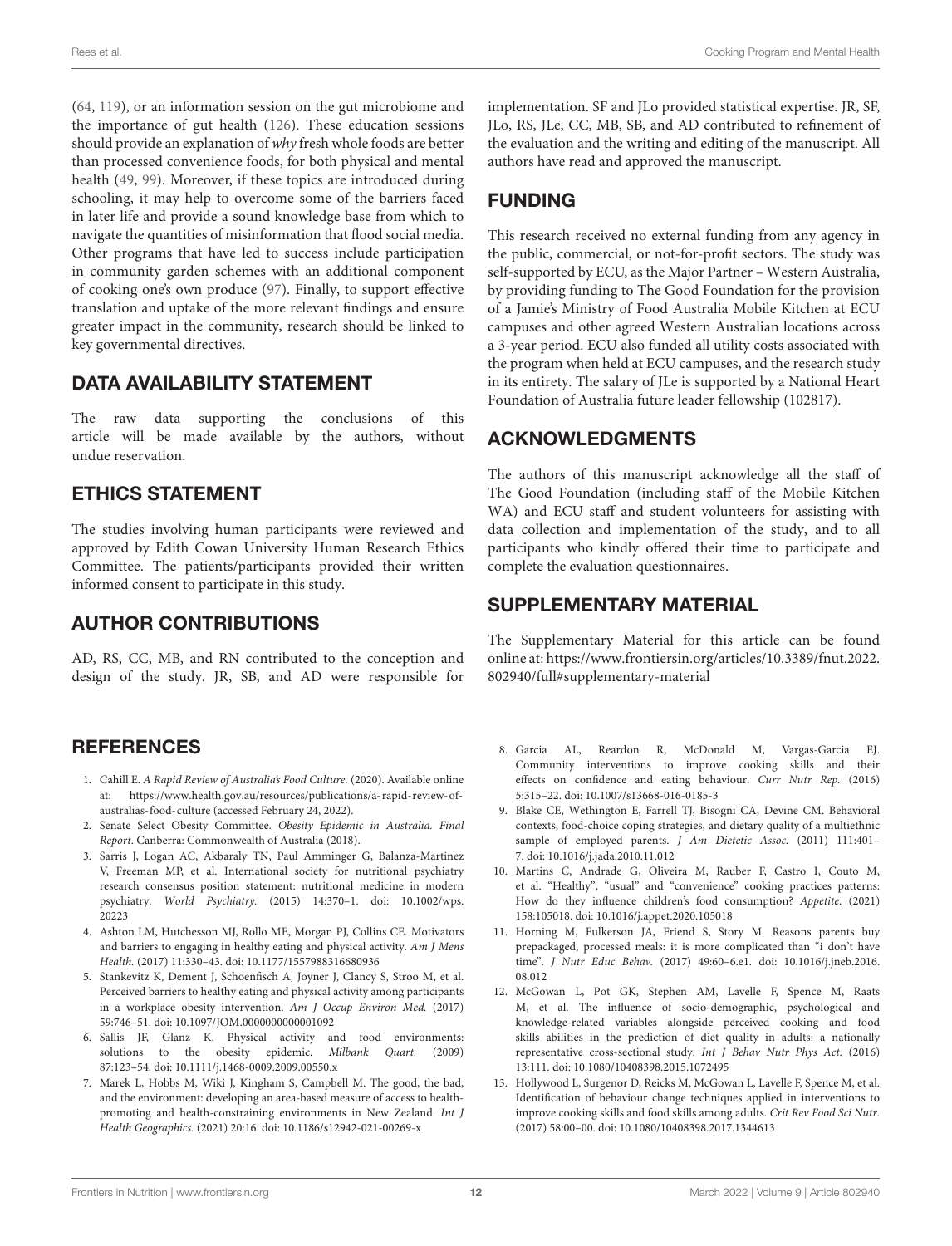- <span id="page-14-0"></span>14. Van der Horst K, Brunner T, Siegrist M. Ready-meal consumption: associations with weight status and cooking skills. Public Health Nutr. (2011) 14:239–45. doi: [10.1017/S1368980010002624](https://doi.org/10.1017/S1368980010002624)
- <span id="page-14-1"></span>15. Burgoine T, Forouhi NG, Griffin SJ, Wareham NJ, Monsivais P. Associations between exposure to takeaway food outlets, takeaway food consumption, and body weight in Cambridgeshire, UK: population based, cross sectional study. BMJ. (2014) 348:g1464. doi: [10.1136/bmj.g1464](https://doi.org/10.1136/bmj.g1464)
- <span id="page-14-2"></span>16. Australian Institute of Health and Welfare. Canberra: AIHW (2019).
- <span id="page-14-5"></span>17. Cordain L, Eaton, Sebastian A, Mann N, Lindeberg S, Watkins BA, et al. Origins and evolution of the Western diet: health implications for the 21st century. Am J Clin Nutr. (2005) 81:341–54. doi: [10.1093/ajcn.81.2.341](https://doi.org/10.1093/ajcn.81.2.341)
- <span id="page-14-3"></span>18. Monteiro C, Cannon G, Levy R, Moubarac J, Louzada M, Rauber F, et al. Ultra-processed foods: what they are and how to identify them. Public Health Nutr. (2019) 22:936–41. doi: [10.1017/S1368980018003762](https://doi.org/10.1017/S1368980018003762)
- <span id="page-14-4"></span>19. Asnicar F, Berry SE, Valdes AM, Nguyen LH, Piccinno G, Drew DA, et al. Microbiome connections with host metabolism and habitual diet from 1,098 deeply phenotyped individuals. Nat Med. (2021) 27:321–332. doi: [10.1038/s41591-020-01183-8](https://doi.org/10.1038/s41591-020-01183-8)
- <span id="page-14-10"></span>20. Li Y, Lv MR, Wei YJ, Sun L, Zhang JX, Zhang HG, et al. Dietary patterns and depression risk: a meta-analysis. Psychiatry Res. (2017) 253:373– 82. doi: [10.1016/j.psychres.2017.04.020](https://doi.org/10.1016/j.psychres.2017.04.020)
- <span id="page-14-17"></span>21. Adan RAH, van der Beek EM, Buitelaar JK, Cryan JF, Hebebrand J, Higgs S, et al. Nutritional psychiatry: towards improving mental health by what you eat. Eur Neuropsychopharmacol. (2019) 29:1321– 32. doi: [10.1016/j.euroneuro.2019.10.011](https://doi.org/10.1016/j.euroneuro.2019.10.011)
- <span id="page-14-11"></span>22. Opie RS, Ball K, Abbott G, Crawford D, Teychenne M, McNaughton SA. Adherence to the Australian dietary guidelines and development of depressive symptoms at 5 years follow-up amongst women in the READI cohort study. Nutr J. (2020) 19:30. doi: [10.1186/s12937-020-00540-0](https://doi.org/10.1186/s12937-020-00540-0)
- 23. Shakya PR, Melaku YA, Page AJ, Gill TK. Nutrient patterns and depressive symptoms among Australian adults. Eur J Nutr. (2021) 60:329– 43. doi: [10.1007/s00394-020-02243-y](https://doi.org/10.1007/s00394-020-02243-y)
- <span id="page-14-6"></span>24. Aoun A, Darwish F, Hamod N. The influence of the gut microbiome on obesity in adults and the role of probiotics, prebiotics, and synbiotics for weight loss. Prev Nutr Food Sci. (2020) 25:113–23. doi: [10.3746/pnf.2020.25.2.113](https://doi.org/10.3746/pnf.2020.25.2.113)
- <span id="page-14-7"></span>25. Australian Bureau of Statistics. National health survey: first results, 2017-18. In: ABS, editor. Canberra: ABS (2019). Available online at: [https://www.](https://www.abs.gov.au/statistics/health/health-conditions-and-risks/national-health-survey-first-results/latest-release) [abs.gov.au/statistics/health/health-conditions-and-risks/national-health](https://www.abs.gov.au/statistics/health/health-conditions-and-risks/national-health-survey-first-results/latest-release)[survey-first-results/latest-release](https://www.abs.gov.au/statistics/health/health-conditions-and-risks/national-health-survey-first-results/latest-release) (accessed February 24, 2022).
- <span id="page-14-8"></span>26. Australian Institute of Health and Welfare. A Picture of Overweight and Obesity in Australia 2017. Canberra: AIHW (2017). Report No.: PHE 216. ISBN: 978-1-76054-246-7 (PDF)
- <span id="page-14-9"></span>27. National Health and Medical Research Council. Australian Dietary Guidelines - Providing the Scientific Evidence for Healthier Australian Diets. Canberra: NHMRC (2013).
- <span id="page-14-12"></span>28. Osborn DJ, Levy G, Nazareth I, Petersen I, Islam A, King MB. Relative risk of cardiovascular and cancer mortality in people with severe mental illness from the United Kingdom's general practice research database. Arch General Psychiatry. (2007) 64:242–9. doi: [10.1001/archpsyc.64.2.242](https://doi.org/10.1001/archpsyc.64.2.242)
- 29. Sonnenburg JL, Backhed F. Diet-microbiota interactions as moderators of human metabolism. Nature. (2016) 535:56–64. doi: [10.1038/nature18846](https://doi.org/10.1038/nature18846)
- 30. Sotos-Prieto M, Bhupathiraju SN, Mattei J, Fung TT, Li Y, Pan A, et al. Association of changes in diet quality with total and cause-specific mortality. N Engl J Med. (2017) 377:143–53. doi: [10.1056/NEJMoa1613502](https://doi.org/10.1056/NEJMoa1613502)
- <span id="page-14-32"></span>31. Monteiro C, Cannon G, Moubarac J, Levy R, Louzada M, Jaime P. The UN decade of nutrition, the NOVA food classification and the trouble with ultra-processing. Public Health Nutr. (2018) 21:5–17. doi: [10.1017/S1368980017000234](https://doi.org/10.1017/S1368980017000234)
- <span id="page-14-23"></span>32. Afshin A, Sur PJ, Fay KA, Cornaby L, Ferrara G, Salama JS, et al. Health effects of dietary risks in 195 countries, 1990–2017: a systematic analysis for the global burden of disease study 2017. Lancet. (2019) 393:1958–72. doi: [10.1016/s0140-6736\(19\)30041-8](https://doi.org/10.1016/s0140-6736(19)30041-8)
- <span id="page-14-13"></span>33. Anderson SC, Cryan JF, Dinan TG. The Pscychobiotic Revolution: Mood, Food, and the New Science of the Gut-Brain Connection. Washington, DC: National Geographic Partners (2017). 320 p.
- <span id="page-14-14"></span>34. National Mental Health Commission. Economics of Mental Health – The Case for Investment in Prevention and Promotion.

Canberra: Australian Government. Available online at: [https://www.](https://www.mentalhealthcommission.gov.au/mental-health-reform/economics-of-mental-health-in-australia) [mentalhealthcommission.gov.au/mental-health-reform/economics-of](https://www.mentalhealthcommission.gov.au/mental-health-reform/economics-of-mental-health-in-australia)[mental-health-in-australia](https://www.mentalhealthcommission.gov.au/mental-health-reform/economics-of-mental-health-in-australia) (accessed February 24, 2022).

- <span id="page-14-15"></span>35. Obesity Collective. Weighing in: Australia's Growing Obesity Epidemic. Collective for Action on Obesity. (2019). Available online at: [https://static1.squarespace.com/static/57e9ebb16a4963ef7adfafdb/](https://static1.squarespace.com/static/57e9ebb16a4963ef7adfafdb/t/5c9a8961f4e1fc9deceb1ae4/1553631602322/Obesity$+$Collective_Australias$+$Growing$+$Obesity$+$Epidemic$+$report$+$27$+$03$+$19.pdf) [t/5c9a8961f4e1fc9deceb1ae4/1553631602322/Obesity\\$+\\$Collective\\_](https://static1.squarespace.com/static/57e9ebb16a4963ef7adfafdb/t/5c9a8961f4e1fc9deceb1ae4/1553631602322/Obesity$+$Collective_Australias$+$Growing$+$Obesity$+$Epidemic$+$report$+$27$+$03$+$19.pdf) [Australias\\$+\\$Growing\\$+\\$Obesity\\$+\\$Epidemic\\$+\\$report\\$+\\$27\\$+\\$03\\$+](https://static1.squarespace.com/static/57e9ebb16a4963ef7adfafdb/t/5c9a8961f4e1fc9deceb1ae4/1553631602322/Obesity$+$Collective_Australias$+$Growing$+$Obesity$+$Epidemic$+$report$+$27$+$03$+$19.pdf) [\\$19.pdf\(](https://static1.squarespace.com/static/57e9ebb16a4963ef7adfafdb/t/5c9a8961f4e1fc9deceb1ae4/1553631602322/Obesity$+$Collective_Australias$+$Growing$+$Obesity$+$Epidemic$+$report$+$27$+$03$+$19.pdf)accessed February 24, 2022).
- <span id="page-14-16"></span>36. Australian Institute of Health and Welfare. Overweight and Obesity: An Interactive Insight. Canberra: AIHW (2019).
- <span id="page-14-18"></span>37. Luppino FS, de Wit LM, Bouvy PF, Stijnen T, Cuijpers P, Penninx BW, et al. Overweight, obesity, and depression: a systematic review and metaanalysis of longitudinal studies. Arch General Psychiatry. (2010) 67:220– 9. doi: [10.1001/archgenpsychiatry.2010.2](https://doi.org/10.1001/archgenpsychiatry.2010.2)
- <span id="page-14-19"></span>38. Oddy WH, Allen KL, Trapp GSA, Ambrosini GL, Black LJ, Huang RC, et al. Dietary patterns, body mass index and inflammation: pathways to depression and mental health problems in adolescents. Brain Behav Immun. (2018) 69:428–39. doi: [10.1016/j.bbi.2018.01.002](https://doi.org/10.1016/j.bbi.2018.01.002)
- <span id="page-14-20"></span>39. Casas R, Castro-Barquero S, Estruch R, Sacanella E. Nutrition and cardiovascular health. Int J Mol Sci. (2018) 19:3988–4019. doi: [10.3390/ijms19123988](https://doi.org/10.3390/ijms19123988)
- 40. Blekkenhorst LC, Sim M, Bondonno CP, Bondonno NP, Ward NC, Prince RL, et al. Cardiovascular health benefits of specific vegetable types: a narrative review. Nutrients. (2018) 10:595–619. doi: [10.3390/nu10050595](https://doi.org/10.3390/nu10050595)
- <span id="page-14-21"></span>41. Forouhi NG, Misra A, Mohan V, Taylor R, Yancy W. Dietary and nutritional approaches for prevention and management of type 2 diabetes. BMJ. (2018) 361:k2234. doi: [10.1136/bmj.k2234](https://doi.org/10.1136/bmj.k2234)
- <span id="page-14-22"></span>42. World Cancer Research Fund/American Institute for Cancer Research. Diet, Nutrition, Physical Activity and Cancer: A Global Perspective. World Cancer Research Fund International (2018).
- <span id="page-14-24"></span>43. Myint PK, Welch AA, Bingham SA, Surtees PG, Wainwright NW, Luben RN, et al. Fruit and vegetable consumption and self-reported functional health in men and women in the European prospective investigation into cancer-Norfolk (EPIC-Norfolk): a population-based cross-sectional study. Public Health Nutr. (2007) 10:34–41. doi: [10.1017/S1368980007222608](https://doi.org/10.1017/S1368980007222608)
- <span id="page-14-25"></span>44. Vidgen H, Gallegos D. Defining food literacy and its components. Appetite. (2014) 76:50–9. doi: [10.1016/j.appet.2014.01.010](https://doi.org/10.1016/j.appet.2014.01.010)
- <span id="page-14-26"></span>45. Poelman MP, Dijkstra SC, Sponselee H, Kamphuis CBM, Battjes-Fries MCE, Gillebaart M, et al. Towards the measurement of food literacy with respect to healthy eating: the development and validation of the self perceived food literacy scale among an adult sample in the Netherlands. Int J Behav Nutr Phys Act. (2018) 15:54. doi: [10.1186/s12966-018-0687-z](https://doi.org/10.1186/s12966-018-0687-z)
- <span id="page-14-27"></span>46. Werstuck M, Buccino J, Whittington-Carter L. Dietitian Workforce in Ontario Primary Health Care Survey Report. Dietitians of Canada. (2018). Available online at: [https://www.dietitians.ca/DietitiansOfCanada/media/](https://www.dietitians.ca/DietitiansOfCanada/media/Documents/Resources/2018-Dietitian-Workforce-in-Ontario-PHC-Survey-Report.pdf) [Documents/Resources/2018-Dietitian-Workforce-in-Ontario-PHC-](https://www.dietitians.ca/DietitiansOfCanada/media/Documents/Resources/2018-Dietitian-Workforce-in-Ontario-PHC-Survey-Report.pdf)[Survey-Report.pdf](https://www.dietitians.ca/DietitiansOfCanada/media/Documents/Resources/2018-Dietitian-Workforce-in-Ontario-PHC-Survey-Report.pdf) (accessed February 09, 2022).
- <span id="page-14-28"></span>47. Fingland D, Thompson C, Vidgen H. Measuring Food Literacy: Progressing the development of an international food literacy survey using a content validity study. J Int J Environ Res Public Health. (2021) 18:1660– 4601. doi: [10.3390/ijerph18031141](https://doi.org/10.3390/ijerph18031141)
- <span id="page-14-29"></span>48. Begley A, Paynter E, Butcher L, Dhaliwal S. Effectiveness of an adult food literacy program. Nutrients. (2019) 11:797–812. doi: [10.3390/nu11040797](https://doi.org/10.3390/nu11040797)
- <span id="page-14-30"></span>49. Vaitkeviciute R, Ball LE, Harris N. The relationship between food literacy and dietary intake in adolescents: a systematic review. Public Health Nutr. (2015) 18:649–58. doi: [10.1017/s1368980014000962](https://doi.org/10.1017/s1368980014000962)
- <span id="page-14-31"></span>50. Lavelle F, McGowan L, Hollywood L, Surgenor D, McCloat A, Mooney E, et al. The development and validation of measures to assess cooking skills and food skills. Int J Behav Nutr Phys Act. (2017) 14:118. doi: [10.1186/s12966-017-0575-y](https://doi.org/10.1186/s12966-017-0575-y)
- <span id="page-14-33"></span>51. Sacks G, Robinson E. Policies for Tackling Obesity and Creating Healthier Food Environments: Scorecard and Priority Recommendations for Australian Governments. Melbourne: Deakin University (2017).
- 52. Crosland P, Ananthapavan J, Davison J, Lambert M, Carter R. The economic cost of preventable disease in Australia: a systematic review of estimates and methods. Aust N Z J Public Health. (2019) 43:484– 95. doi: [10.1111/1753-6405.12925](https://doi.org/10.1111/1753-6405.12925)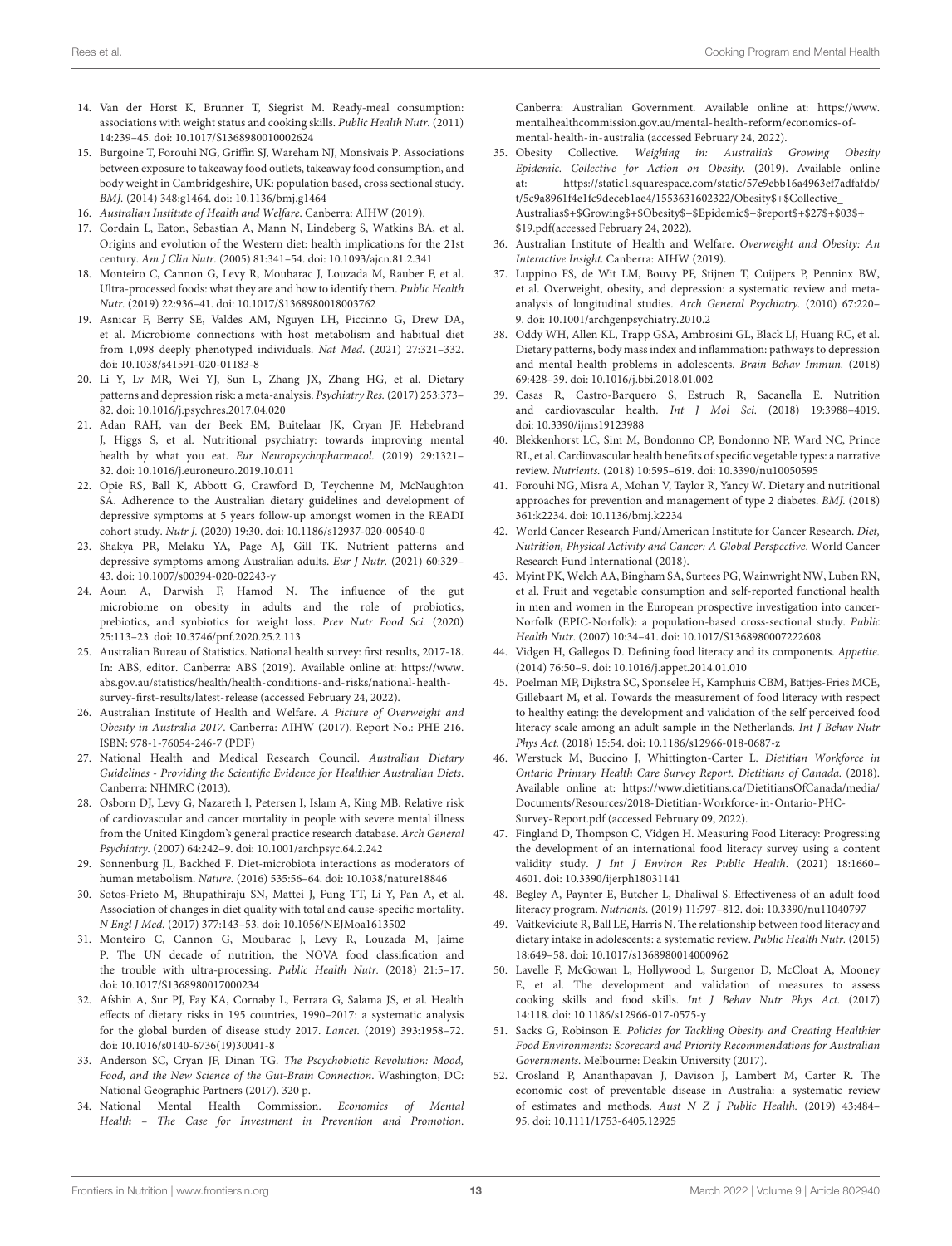- <span id="page-15-0"></span>53. Begley A, Gallegos D, Vidgen H. Effectiveness of Australian cooking skill interventions. Brit Food J. (2017) 119:973– 91. doi: [10.1108/BFJ-10-2016-0451](https://doi.org/10.1108/BFJ-10-2016-0451)
- <span id="page-15-1"></span>54. Lavelle F, Hollywood L, Caraher M, McGowan L, Spence M, Surgenor D, et al. Increasing intention to cook from basic ingredients: a randomised controlled study. Appetite. [\(2017\) 116:502–10. doi: 10.1016/j.appet.2017.](https://doi.org/10.1016/j.appet.2017.05.024) 05.024
- <span id="page-15-2"></span>55. McGowan L, Caraher M, Raats M, Lavelle F, Hollywood L, McDowell D, et al. Domestic cooking and food skills: a review. Crit Rev Food Sci Nutr. (2017) 57:2412–31.
- <span id="page-15-3"></span>56. Lavelle F, McGowan L, Spence M, Caraher M, Raats MM, Hollywood L, et al. Barriers and facilitators to cooking from 'scratch' using basic or raw ingredients: a qualitative interview study. Appetite. (2016) 107:383– 91. doi: [10.1016/j.appet.2016.08.115](https://doi.org/10.1016/j.appet.2016.08.115)
- <span id="page-15-4"></span>57. Burton M, Reid M, Worsley A, Mavondo F. Food skills confidence and household gatekeepers' dietary practices. Appetite. (2017) 1:183– 90. doi: [10.1016/j.appet.2016.09.033](https://doi.org/10.1016/j.appet.2016.09.033)
- <span id="page-15-5"></span>58. Begley A, Butcher LM, Bobongie V, Dhaliwal SS. Identifying participants who would benefit the most from an adult food-literacy program. Int J Environ Res Public Health. (2019) 16:1272. doi: [10.3390/ijerph16071272](https://doi.org/10.3390/ijerph16071272)
- <span id="page-15-6"></span>59. Iacovou M, Pattieson DC, Truby H, Palermo C. Social health and nutrition impacts of community kitchens: a systematic review. Public Health Nutrition. (2013) 16:535–43. doi: [10.1017/s1368980012002753](https://doi.org/10.1017/s1368980012002753)
- 60. Reicks M, Trofholz AC, Stang JS, Laska MN. Impact of cooking and home food preparation interventions among adults: outcomes and implications for future programs. J Nutr Educ Behav. (2014) 46:259–276. doi: [10.1016/j.jneb.2014.02.001](https://doi.org/10.1016/j.jneb.2014.02.001)
- <span id="page-15-7"></span>61. Wrieden WL, Anderson AS, Longbottom PJ, Valentine K, Stead M, Caraher M, et al. The impact of a community-based food skills intervention on cooking confidence, food preparation methods and dietary choices? Exp Trial. (2007) 10:203–211. doi: [10.1017/s1368980007246658](https://doi.org/10.1017/s1368980007246658)
- <span id="page-15-8"></span>62. Flego A, Herbert J, Waters E, Gibbs L, Swinburn B, Reynolds J, et al. Jamie's ministry of food: quasi-experimental evaluation of immediate and sustained impacts of a cooking skills program in Australia. PLoS ONE. (2014) 9:e114673. doi: [10.1371/journal.pone.0114673](https://doi.org/10.1371/journal.pone.0114673)
- <span id="page-15-9"></span>63. Butcher L, Ryan M, O'Sullivan T, Lo J, Devine A. What drives food insecurity in Western Australia? How the perceptions of people at risk differ to those of stakeholders. Nutrients. (2018) 10:1059. doi: [10.3390/nu10081059](https://doi.org/10.3390/nu10081059)
- <span id="page-15-10"></span>64. Reicks M, Kocher M, Reeder J. Impact of cooking and home food preparation interventions among adults: a systematic review (2011-2016). J Nutr Educ Behav. (2018) 50:148–72 e1. doi: [10.1016/j.jneb.2017.08.004](https://doi.org/10.1016/j.jneb.2017.08.004)
- <span id="page-15-36"></span>65. Krause C, Sommerhalder K, Sigrid Beer-Borst S, Abel T. Just a subtle difference? Findings from a systematic review on definitions of nutrition literacy and food literacy. Health Prom Int. (2016) 33:378– 89. doi: [10.1093/heapro/daw084](https://doi.org/10.1093/heapro/daw084)
- <span id="page-15-11"></span>66. Wayman E, Komine T, Lohse B, Cunningham-Sabo L. School-age cooking program assessment has face validity. Brit Food J. (2017) 119:1017– 27. doi: [10.1108/BFJ-09-2016-0447](https://doi.org/10.1108/BFJ-09-2016-0447)
- <span id="page-15-12"></span>67. Butcher L, Chester M, Aberle L, Bobongie V, Davies C, Godrich S, et al. Foodbank of Western Australia's healthy food for all. Brit Food J. (2014) 116:1490–505. doi: [10.1108/BFJ-01-2014-0041](https://doi.org/10.1108/BFJ-01-2014-0041)
- <span id="page-15-13"></span>68. Rees J, Christophersen CT, Lewis JR, Lo J, Sambell R, Costello L, et al. The study protocol for a pseudo-randomised pre-post designed controlled intervention trial to study the effects of a 7-week cooking program on self-efficacy and biomarkers of health: the ECU lifestyle and biomarkers get connected study (ECULABJMOF) including the Jamie's ministry of food WA participant experience. BMC Public Health. (2020) 20:1037. doi: [10.1186/s12889-020-09124-3](https://doi.org/10.1186/s12889-020-09124-3)
- <span id="page-15-14"></span>69. Government of Australia. National Obesity Prevention Strategy 2022 – 2032 DRAFT NOT GOVERNMENT POLICY. Canberra (2021).
- <span id="page-15-15"></span>70. Jewell J. American Evaluating Association (AEA) 365 2011. (2021). Available online at: [https://aea365.org/blog/jeremy-jewell-on-using-wait](https://aea365.org/blog/jeremy-jewell-on-using-wait-list-control-groups-in-evaluation/)[list-control-groups-in-evaluation/](https://aea365.org/blog/jeremy-jewell-on-using-wait-list-control-groups-in-evaluation/) (accessed September 24, 2021).
- <span id="page-15-16"></span>71. APA Dictionary of Psychology. Washington, DC: American Psychological Association (2020).
- <span id="page-15-17"></span>72. Flego A, Herbert J, Gibbs L, Swinburn B, Keating C, Waters E, et al. Methods for the evaluation of the Jamie oliver ministry of food program, Australia. BMC Public Health. (2013) 13:411. doi: [10.1186/1471-2458-13-411](https://doi.org/10.1186/1471-2458-13-411)
- <span id="page-15-18"></span>73. Herbert J, Flego A, Gibbs L, Young D, Nichols L, Waters E, et al. Jamie's Ministry of Food Victoria: Participant Experience Evaluation. Melbourne: Deakin University (2015). Available online at: [https://www.](https://www.thegoodfoundation.com.au/evaluations/) [thegoodfoundation.com.au/evaluations/](https://www.thegoodfoundation.com.au/evaluations/)
- <span id="page-15-19"></span>74. Herbert J, Flego A, Gibbs L, Waters E, Swinburn B, Reynolds J, et al. Wider impacts of a 10-week community cooking skills program - Jamie's ministry of food Australia. BMC Public Health. (2014) 14:1161. Available online at: <https://www.thegoodfoundation.com.au/evaluations/>
- <span id="page-15-20"></span>75. Rosenberg M0. Society and the Adolescent Self-Image. Princeton, NJ: Princeton University Press (1965).
- <span id="page-15-21"></span>76. Schmitt DP, Allik J. Simultaneous administration of the rosenberg selfesteem scale in 53 nations: exploring the universal and culture-specific features of global self-esteem. J Person Soc Psychol. (2005) 89:623– 42. doi: [10.1037/0022-3514.89.4.623](https://doi.org/10.1037/0022-3514.89.4.623)
- <span id="page-15-22"></span>77. Ware Jr J, Kosinski M, Keller S. A 12 item short form health survey: construction of scales and preliminary tests of reliability and validity. Med Care. (1996) 34:220–33.
- <span id="page-15-23"></span>78. Bostic T, Rubio D, Hood M. A validation of the subjective vitality scale using structural equation modeling. Soc Ind Res. (2000) 52:313–24. doi: [10.1023/A:1007136110218](https://doi.org/10.1023/A:1007136110218)
- <span id="page-15-24"></span>79. Ryan R, Frederick C. On energy, personality and health: subjective vitality as a dynamic reflection of well-being. J Person. (1997) 65:529–65.
- <span id="page-15-25"></span>80. Tennant R, Hiller L, Fishwick R, Platt S, Joseph S, Weich S, et al. The warwick-edinburgh mental well-being scale (WEMWBS): development and UK validation. Health Quality Life Outcomes. (2007) 5:63. doi: [10.1186/1477-7525-5-63](https://doi.org/10.1186/1477-7525-5-63)
- <span id="page-15-26"></span>81. Taggart F, Stewart-Brown S, Parkinson J. Warwick edinburgh mental wellbeing scale - user guide version 2. In: School WM, Scotland N, editors. NHS Scotland. 2 ed. Edinburgh: NHS Scotland (2015).
- <span id="page-15-27"></span>82. IBM. IBM SPSS Statistics for Windows, version 25. 25 ed. Armonk NY: IBM Corp (2017).
- <span id="page-15-28"></span>83. Cohen J. Statistical Power Analysis for the Behavioral Sciences. 2nd ed. Hillsdale, NJ: Lawrence Erlbaum Associates (1998).
- <span id="page-15-29"></span>84. Kolb D. Experiential Learning. Englewood Cliffs, NJ: Prentice-Hall (1984).
- <span id="page-15-30"></span>85. Jarpe-Ratner E, Folkens S, Sharma S, Daro D, Edens NK. An experiential cooking and nutrition education program increases cooking self-efficacy and vegetable consumption in children in grades 3–8. J Nutr Educ Behav. (2016) 48:697–705.e1. doi 10.1016/j.jneb.2016.07.021
- <span id="page-15-31"></span>86. Blamey A, Gordon J, Newstead K, McDowell J. Strengthening adult community-based cooking skills interventions using realist principles. Brit Food J. (2017) 119:1130–46. doi: [10.1108/BFJ-09-2016-0432](https://doi.org/10.1108/BFJ-09-2016-0432)
- <span id="page-15-32"></span>87. Jackson P, Viehoff V. Reframing convenience food. Appetite. (2016) 98:1–11. doi 10.1016/j.appet.2015.11.032
- <span id="page-15-33"></span>88. Rinninella E, Raoul P, Cintoni M, Franceschi F, Miggiano GAD, Gasbarrini A, et al. What is the healthy gut microbiota composition? A changing ecosystem across age, environment, diet, and diseases. Microorganisms. (2019) 7:14–36. doi: [10.3390/microorganisms7010014](https://doi.org/10.3390/microorganisms7010014)
- <span id="page-15-34"></span>89. Daien CI, Pinget GV, Tan JK, Macia L. Detrimental impact of microbiotaaccessible carbohydrate-deprived diet on gut and immune homeostasis: an overview. Front Immunol. (2017) 8:548. doi: [10.3389/fimmu.2017.00548](https://doi.org/10.3389/fimmu.2017.00548)
- 90. Diether NE, Willing BP. Microbial fermentation of dietary protein: an important factor in diet - microbe - host interaction. Microorganisms. (2019) 7:19–33. doi: [10.3390/microorganisms7010019](https://doi.org/10.3390/microorganisms7010019)
- 91. Staley C, Weingarden AR, Khoruts Ar, Sadowsky MJ. Interaction of gut microbiota with bile acid metabolism and its influence on disease states. Appl Microbiol Biotechnol. [\(2017\) 101:47–64. doi: 10.1007/s00253-016-](https://doi.org/10.1007/s00253-016-8006-6) 8006-6
- <span id="page-15-35"></span>92. Valdes A, Walter J, Segal E, Spector T. Role of the gut microbiota in nutrition and health. BMJ. (2018) 361(Supp. 1):36–44. doi: [10.1136/bmj.k2179](https://doi.org/10.1136/bmj.k2179)
- <span id="page-15-37"></span>93. Begley A, Paynter E, Butcher L, Dhaliwal S. Examining the association between food literacy and food insecurity. Nutrients. (2019) 11. doi: [10.3390/nu11020445](https://doi.org/10.3390/nu11020445)
- <span id="page-15-38"></span>94. Wolfson JA, Ishikawa Y, Hosokawa C, Janisch K, Massa J, Eisenberg DM. Gender differences in global estimates of cooking frequency prior to COVID-19. Appetite. (2021) 161:105117. doi: [10.1016/j.appet.2021.105117](https://doi.org/10.1016/j.appet.2021.105117)
- <span id="page-15-39"></span>95. Worsley A, Wang W, Ismail S, Ridley S. Consumers' interest in learning about cooking: the influence of age, gender and education. Int J Cons Studies. (2014) 38:258–64. doi: [10.1111/ijcs.12089](https://doi.org/10.1111/ijcs.12089)